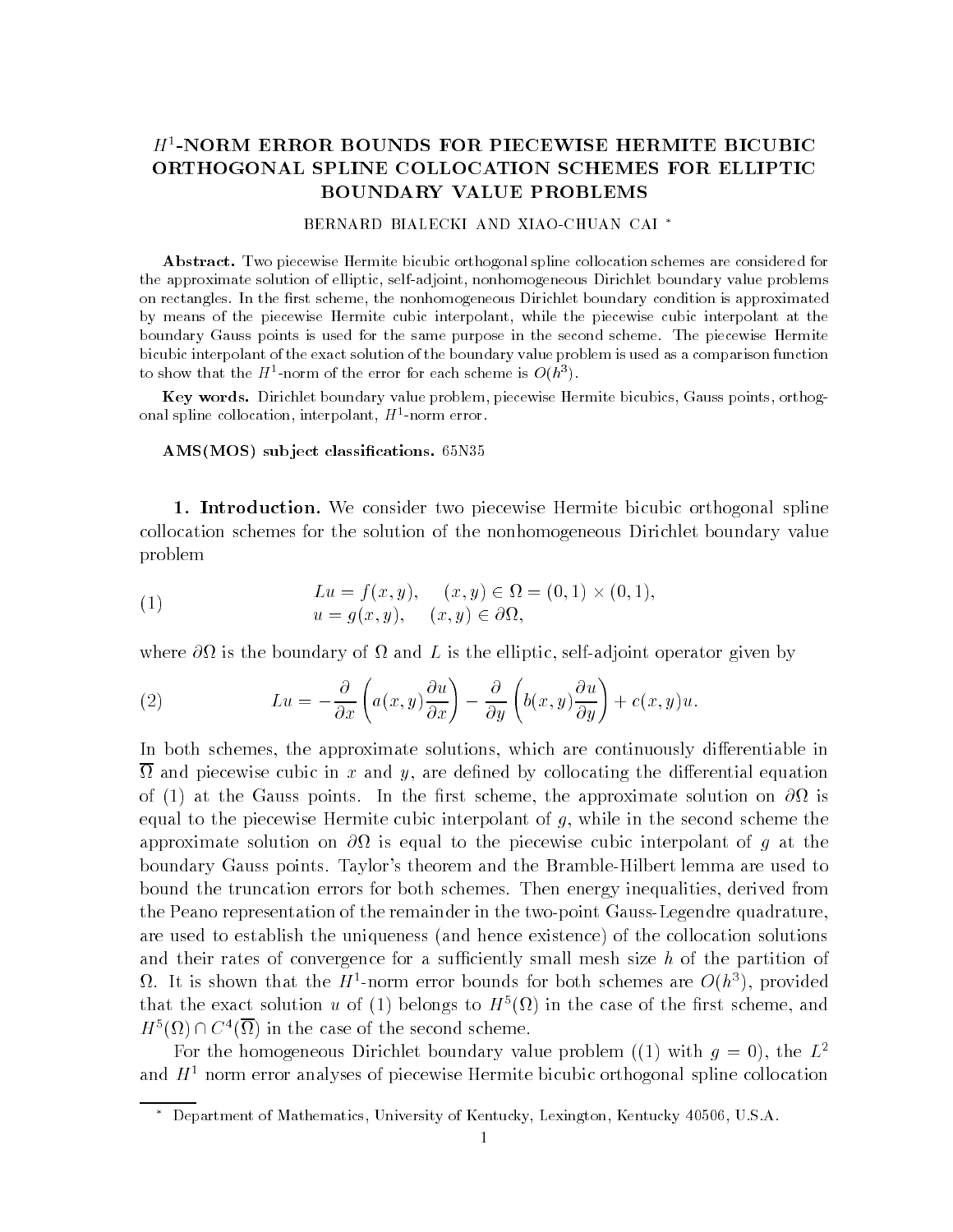were given in [7] and [8]. However, in [8], assumptions on the existence of the collocation solution and boundedness of partial derivatives of certain divided di erence quotients were imposed. In  $[7]$ , these assumptions were removed and the error analysis was carried out under the assumption that  $h$  be sufficiently small. However, the analysis of [7], which makes use of the finite element Galerkin solution as a comparison function, appears to be applicable only to homogeneous Dirichlet boundary value problems  $(1)$ with the additional constraint that  $a = b$ .

In this paper, we use the piecewise Hermite bicubic interpolant  $u_{\mathcal{H}}$  of the exact solution  $u$  as a comparison function. The success of our approach depends essentially on the rather surprising property of  $u_{\mathcal{H}}$ , namely that, for u sufficiently smooth,

$$
\max_{\xi \in \mathcal{G}} \left| \frac{\partial^2 (u - u_{\mathcal{H}})}{\partial x^{2-i} \partial y^i} (\xi) \right| = O(h^3), \quad i = 0, 2,
$$

where  $\mathcal G$  is the set of Gauss points in  $\Omega$ . In comparison, it should be noted that

$$
\max_{(x,y)\in\Omega} \left| \frac{\partial^2 (u - u_{\mathcal{H}})}{\partial x^{2-i} \partial y^i}(x, y) \right| = O(h^2), \quad i = 0, 2,
$$

where the exponent 2 on h is known to be optimal [1].

An outline of the paper is as follows. Preliminaries are given in Section 2. The piecewise Hermite bicubic orthogonal spline collocation schemes are defined in Section 3. The error analyses of the first and second schemes are given in Sections 4 and 5. respectively. In Section 6, we consider a class of boundary value problems for which the existence and uniqueness of collocation solutions as well as derivations of the cor responding error bounds require no restrictions on the size of  $h$ .

- **2. Preliminaries.** Let  $\{x_k\}_{k=0}^{N_x}$  and  $\{y_l\}_{l=0}^{N_y}$  be two partitions of [0, 1] such that
- $x_0 = 0 < x_1 < \cdots < x_{N_x 1} < x_{N_x} = 1$ ,  $y_0 = 0 < y_1 < \cdots < y_{N_y 1} < y_{N_y} = 1$ .

Let  $I_k^* = [x_{k-1}, x_k], I_l^* = [y_{l-1}, y_l], h_k^* = x_k - x_{k-1}, h_l^* = y_l - y_{l-1}$ , and let

$$
\underline{h}_x = \min_k h_k^x, \quad \overline{h}_x = \max_k h_k^x, \quad \underline{h}_y = \min_l h_l^y, \quad \overline{h}_y = \max_l h_l^y,
$$

$$
h=\max(\overline{h}_x,\overline{h}_y).
$$

As in [1], it will be assumed that the collection of partitions of  $\Omega$  generated by  $\{x_k\}_{k=0}^{N_x}$ and  $\{y_l\}_{l=0}^{I\{y_j\}}$  is regular, that is, there exist positive constants  $\sigma_1, \sigma_2$ , and  $\sigma_3$  such that

$$
\sigma_1 \overline{h}_x \leq \underline{h}_x, \quad \sigma_1 \overline{h}_y \leq \underline{h}_y, \quad \sigma_2 \leq \frac{\overline{h}_x}{\overline{h}_y} \leq \sigma_3.
$$

Throughout the paper, C denotes a generic positive constant which may depend on  $\sigma_1$ ,  $\sigma_2$ , and  $\sigma_3$ .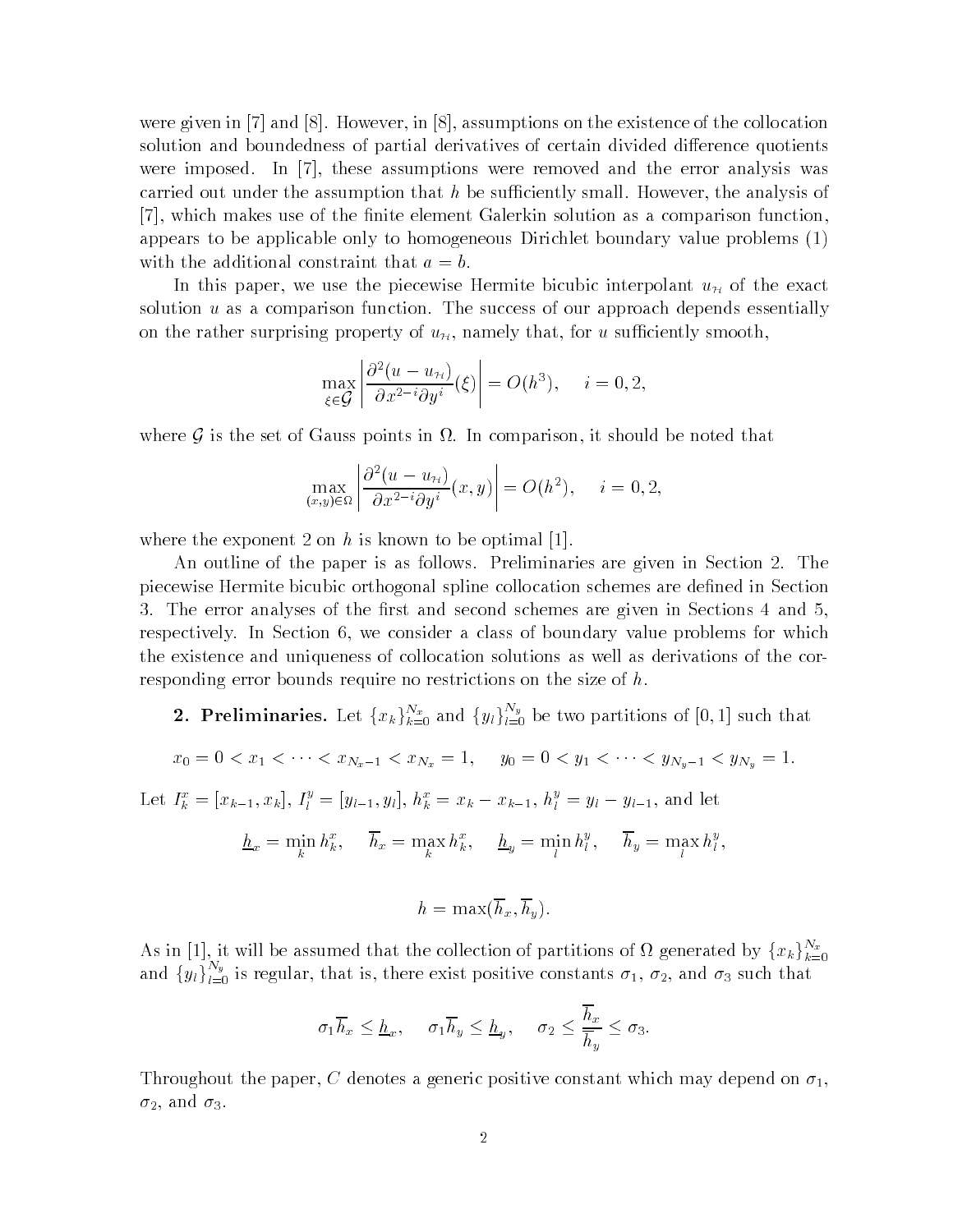Let  $\mathcal{M}_x$  and  $\mathcal{M}_y$  be spaces of piecewise Hermite cubics defined by

$$
\mathcal{M}_x = \{ v \in C^1[0,1] : v|_{I_k^x} \in P_3 \}, \quad \mathcal{M}_y = \{ v \in C^1[0,1] : v|_{I_l^y} \in P_3 \},
$$

where  $P_3$  denotes the set of polynomials of degree  $\leq$  3, and let

$$
\mathcal{M}_x^0 = \{ v \in \mathcal{M}_x : v(0) = v(1) = 0 \}, \quad \mathcal{M}_y^0 = \{ v \in \mathcal{M}_y : v(0) = v(1) = 0 \},
$$

$$
\mathcal{M} = \mathcal{M}_x \otimes \mathcal{M}_y, \quad \mathcal{M}^0 = \mathcal{M}_x^0 \otimes \mathcal{M}_y^0.
$$

In the following,  $H^m(M)$  denotes the Sobolev space equipped with the norm

$$
||v||_{H^m(\Omega)} = \left(\sum_{0 \leq i+j \leq m} \left\| \frac{\partial^{i+j}v}{\partial x^i \partial y^j} \right\|_{L^2(\Omega)}^2 \right)^{1/2},
$$

where  $||\cdot||_{L^2(\Omega)}$  is the standard  $L^2$ -norm. Also,  $C^m(\Omega)$  denotes the set of all functions  $v(x, y)$  such that  $\partial^{i+j}v/\partial x^i \partial y^j$  are continuous in  $\Omega$  for all  $0 \leq i+j \leq m$ . Similarly, C  $\sigma$  (1) represents the set of all functions  $v(x, y)$  such that  $\sigma$   $\rightarrow$   $v/\sigma x$   $\sigma y$  are continuous in  $\Omega$  for all  $0 \leq i \leq m$  and  $0 \leq j \leq n$ . If  $v \in C^m(\Omega)$ , then  $||v||_{C^m(\overline{\Omega})}$  is defined by

$$
||v||_{C^m(\overline{\Omega})} = \max_{0 \leq i+j \leq m} \max_{(x,y) \in \overline{\Omega}} \left| \frac{\partial^{i+j} v}{\partial x^i \partial y^j}(x,y) \right|.
$$

For  $u \in C^{1,1}(\Omega)$ , let its piecewise Hermite bicubic interpolant  $u_{\mathcal{H}} \in \mathcal{M}$  be defined by

$$
\frac{\partial^{i+j}(u_{\mathcal{H}}-u)}{\partial x^i \partial y^j}(x_k, y_l) = 0, \quad 0 \le k \le N_x, \quad 0 \le l \le N_y, \quad 0 \le i, j \le 1.
$$

It is well known that each  $u \in C^{1,1}(\Omega)$  has a unique Hermite interpolant  $u_{\mathcal{H}}$ . Moreover, the following approximation result was proved in see also -

**LEMMA** 2.1. If  $u \in H^{\pi}(\Omega)$ , then

(3) 
$$
||u - u_{\mathcal{H}}||_{H^1(\Omega)} \leq C h^3 ||u||_{H^4(\Omega)}.
$$

Let 
$$
\mathcal{G}_x = \{\xi_{k,i}^x\}_{k,i=1}^{N_x,2}
$$
,  $\mathcal{G}_y = \{\xi_{l,j}^y\}_{l,j=1}^{N_y,2}$  be the sets of Gauss points  

$$
\xi_{k,i}^x = x_{k-1} + h_k^x \xi_i, \quad \xi_{l,i}^y = y_{l-1} + h_l^y \xi_i,
$$

where

(4) 
$$
\xi_1 = (3 - \sqrt{3})/6, \quad \xi_2 = (3 + \sqrt{3})/6,
$$

and let

$$
\mathcal{G} = \{ (\xi^x, \xi^y) : \xi^x \in \mathcal{G}_x, \xi^y \in \mathcal{G}_y \}.
$$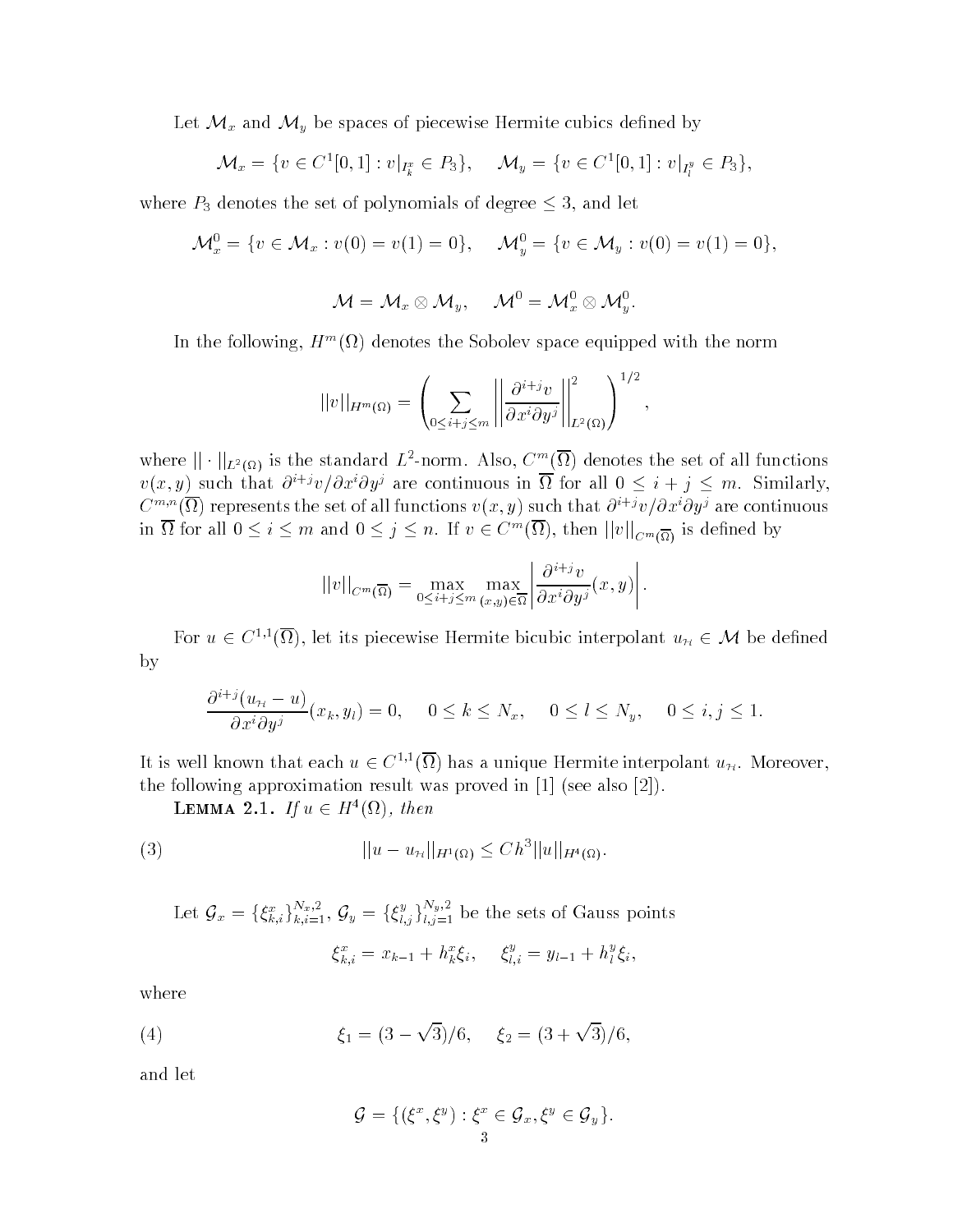For u and v defined on G, let  $\langle u, v \rangle_{\mathcal{G}}$  and  $||u||_{\mathcal{G}}$  be given by

$$
\langle u, v \rangle_{\mathcal{G}} = \frac{1}{4} \sum_{k=1}^{N_x} \sum_{l=1}^{N_y} h_k^x h_l^y \sum_{i=1}^2 \sum_{j=1}^2 (uv) (\xi_{k,i}^x, \xi_{l,j}^y),
$$

and

$$
||u||_{\mathcal{G}} = \langle u, u \rangle_{\mathcal{G}}^{1/2}.
$$

The formula defining  $\langle\cdot,\cdot\rangle_\sigma$  is obtained by applying to  $\int\int_\Omega (uv)(x,y)\,dxdy$  the composite two-point Gauss-Legendre quadratures with respect to  $x$  and  $y$ . Clearly,

(5) 
$$
\langle u, v \rangle_{\mathcal{G}} = \sum_{l=1}^{N_y} \frac{h_l^y}{2} \sum_{j=1}^2 \langle u(\cdot, \xi_{l,j}^y), v(\cdot, \xi_{l,j}^y) \rangle_x = \sum_{k=1}^{N_x} \frac{h_k^x}{2} \sum_{i=1}^2 \langle u(\xi_{k,i}^x, \cdot), v(\xi_{k,i}^x, \cdot) \rangle_y,
$$

where, for u and v defined on  $\mathcal{G}_x$  and  $\mathcal{G}_y$ ,

$$
\langle u, v \rangle_x = \sum_{k=1}^{N_x} \frac{h_k^x}{2} \sum_{i=1}^2 (uv)(\xi_{k,i}^x), \quad \langle u, v \rangle_y = \sum_{l=1}^{N_y} \frac{h_l^y}{2} \sum_{j=1}^2 (uv)(\xi_{l,j}^y).
$$

Corollary 5.3 of [7] implies that each  $v \in \mathcal{M}^0$  is uniquely defined by its values at all Gauss points  $\xi \in \mathcal{G}$ . Therefore, if  $\langle v, v \rangle_{\mathcal{G}} = 0$  and  $v \in \mathcal{M}^0$ , then  $v = 0$ . Hence,  $\mathcal{M}^0$  can be regarded as a Hilbert space with  $\langle \cdot, \cdot \rangle_{\mathcal{G}}$  as an inner product.

Let  $\Delta_h$  be the operator from  $\mathcal{M}^0$  into  $\mathcal{M}^0$  defined by

$$
(\Delta_h v)(\xi) = \Delta v(\xi), \quad \xi \in \mathcal{G},
$$

where  $\Delta$  is the Laplacian. The following lemma gives the most important properties of  $_{\text{t}}$  operator  $-\Delta_h$ .

**LEMMA** 2.2.  $-\Delta_h$  is a self-adjoint operator from  $\mathcal{M}^0$  into  $\mathcal{M}^0$ . Moreover,

(6) 
$$
C||v||_{H^1(\Omega)}^2 \le \langle -\Delta_h v, v \rangle_{\mathcal{G}}, \quad v \in \mathcal{M}^0,
$$

(7) 
$$
C||v||_{\mathcal{G}}^{2} \leq \langle -\Delta_{h}v, v\rangle_{\mathcal{G}}, \quad v \in \mathcal{M}^{0}.
$$

Proof- The rst part of the lemma follows from Lemma  in  The inequalities  $\{ \cdots \}$  and  $\{ \cdots \}$  . The poincare internal  $\{ \cdots \}$   $\{ \cdots \}$  , where  $\cdots$  is and the Poincare internal  $\{ \cdots \}$  $||v||_{H^1(\Omega)} \leq C||\nabla v||_{L^2(\Omega)}$  for all  $v \in H^1(\Omega)$  that vanish on  $\partial\Omega$ .

- The piecewise Hermite bicubic orthogonal spline collocation schemes-We consider two piecewise Hermite bicubic orthogonal spline collocation schemes for the boundary value problem - The schemes di er in the way the nonhomogeneous Dirichlet boundary condition is approximated. In the first scheme, the collocation solution  $u_h^I \in \mathcal{M}$  is defined by requiring that

(8) 
$$
Lu_h^1(\xi) = f(\xi), \quad \xi \in \mathcal{G},
$$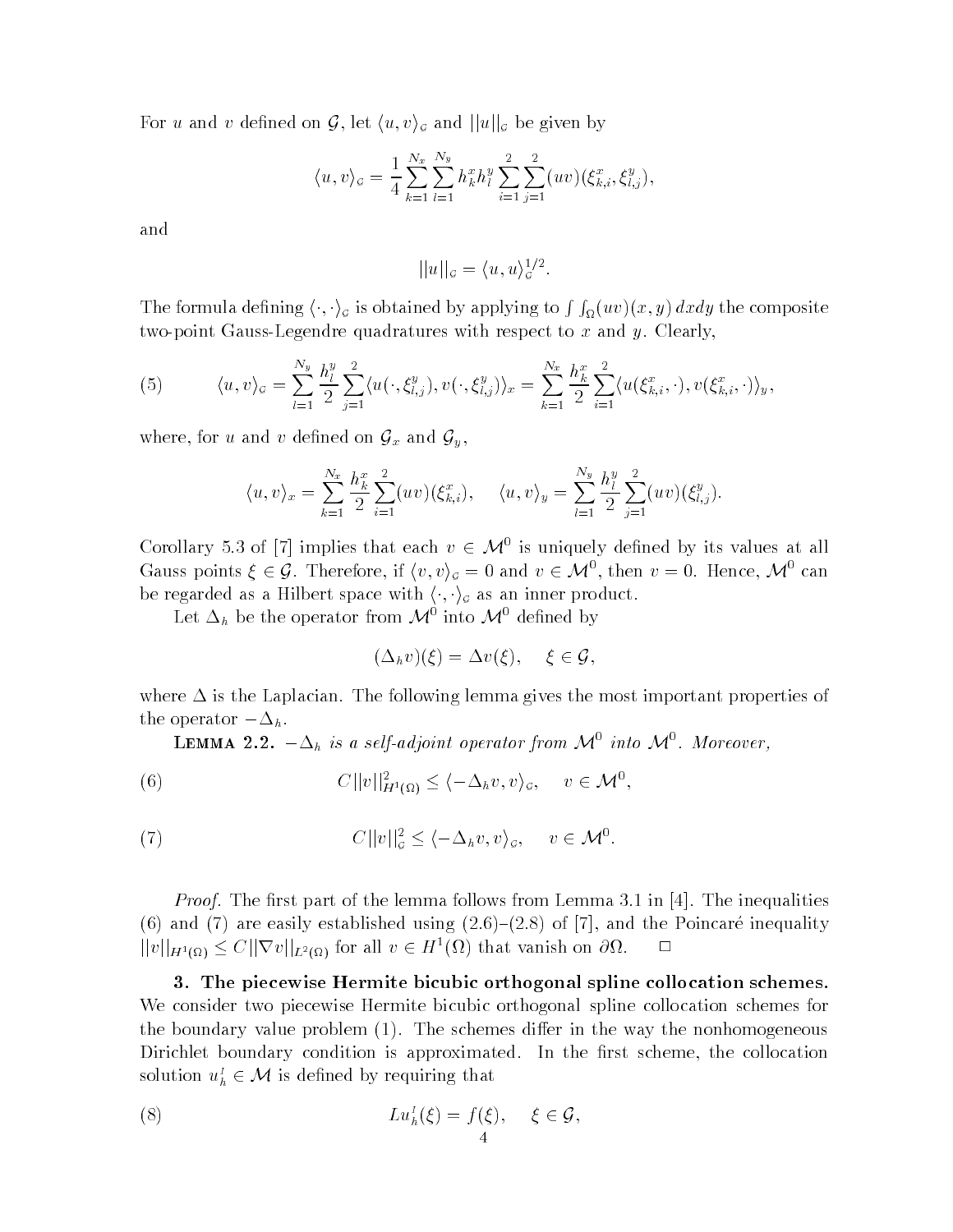and

(9) 
$$
\frac{\partial^{i}(u_{h}^{I}-g)}{\partial x^{i}}(x_{k}, \alpha) = 0, \quad \alpha = 0, 1, \quad 0 \leq k \leq N_{x}, \quad i = 0, 1,
$$

(10) 
$$
\frac{\partial^i(u_h^l - g)}{\partial y^i}(\alpha, y_l) = 0, \quad \alpha = 0, 1, 0 \le l \le N_y, \quad i = 0, 1.
$$

In the second scheme, the collocation solution  $u_h^H \in \mathcal{M}$  is defined by requiring that

(11) 
$$
Lu_h^{II}(\xi) = f(\xi), \quad \xi \in \mathcal{G},
$$

and

(12) 
$$
(u_h^{II} - g)(\xi^x, \alpha) = 0, \quad \alpha = 0, 1, \ \xi^x \in \mathcal{G}_x,
$$

(13) 
$$
(u_h^{II} - g)(\alpha, \xi^y) = 0, \quad \alpha = 0, 1, \ \xi^y \in \mathcal{G}_y,
$$

(14) 
$$
(u_h^{II} - g)(\alpha, \beta) = 0, \quad \alpha, \beta = 0, 1.
$$

Clearly,  $u_h^I$  and  $u_h^{II}$  on  $\partial\Omega$  are the piecewise Hermite cubic interpolant of u and piecewise cubic interpolant of  $u$  at the boundary Gauss points, respectively. From a practical point of view the second collocation scheme is preferable since it does not require the knowledge or evaluation of the first partial derivatives of g. Obviously, if  $g = 0$ , then both schemes coincide. However, if  $g \neq 0$ , then, in general,  $u_h^I \neq u_h^{II}$ . If  $u_h^I$  is expanded in terms of Hermite basis functions, then the coefficients in such expansion corresponding to the values of  $u_h^I$  on  $\partial\Omega$  can be determined independently of all other coefficients. Therefore after moving these coecients to the righthand side in - the scheme - (10) with  $g \neq 0$  can be reduced, from the computational point of view, to that with g sources the similar replies that the scheme also the scheme scheme scheme and the scheme Hermite basis expansion of  $u_h^H$  corresponding to the values of  $u_h^H$  on  $\partial\Omega$  can be first obtained by solving linear systems that typically arise in one-dimensional orthogonal spline collocation

- Convergence analysis of the rst collocation scheme- First we show that if u is sufficiently smooth and  $u_{\mathcal{H}}$  is its piecewise Hermite bicubic interpolant, then the truncation error max $_{\xi \in \mathcal{G}}|L(u - u_{\mathcal{H}})(\xi)|$  is  $O(h^3)$ . Then we derive certain energy inequalities for the orthogonal spline collocation operator corresponding to L Using these two results we are able to obtain an error bound on  $||u - u_h||_{H^1(\Omega)}$ .

-- Truncation error- The following lemmas are essential in the estimation of the truncation error

**LEMMA** 4.1. Let  $v(x, y) = x^{\alpha}y^{\alpha}$ , where  $m, n$  are nonnegative integers such that  $m + n \leq 4$ . Let  $\tilde{v}$  be the Hermite bicubic interpolant of v on  $\Omega$ , that is,  $v \in P_3 \otimes P_3$  and

(15) 
$$
\frac{\partial^{i+j}(\tilde{v}-v)}{\partial x^{i}\partial y^{j}}(\alpha,\beta)=0, \quad \alpha,\beta=0,1, \quad 0\leq i,j\leq 1.
$$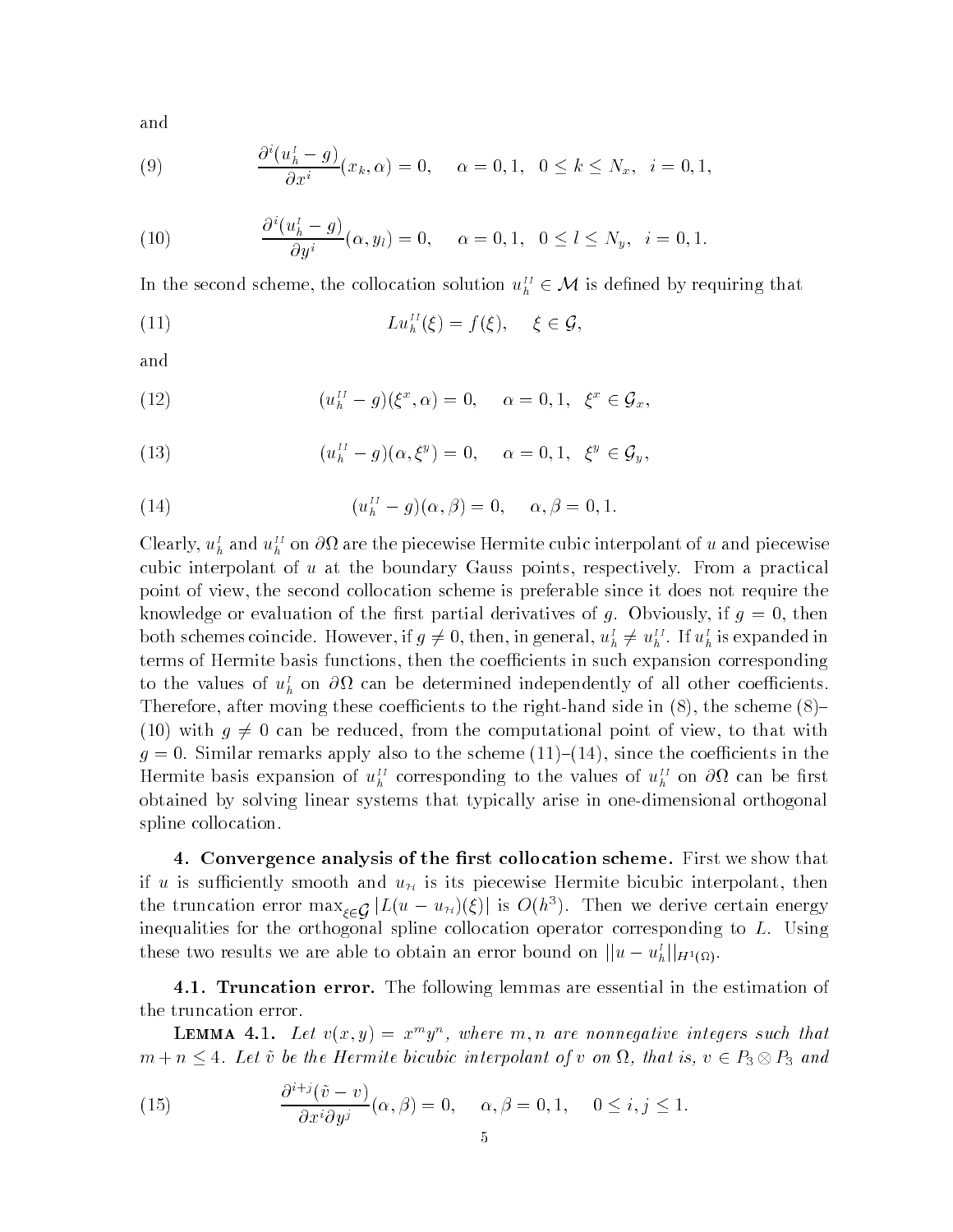Then

(16) 
$$
\frac{\partial^2(\tilde{v}-v)}{\partial x^{2-i}\partial y^i}(\xi_p,\xi_q) = 0, \quad p,q = 1,2, \quad i = 0,2,
$$

where  $\xi_1$  and  $\xi_2$  are given by (4).

. For interesting the proof-form in the proof for interest  $\mathbf{r}$  is since the proof for interest  $\mathbf{r}$  $f(x) = x^m$  and  $g(y) = y^m$  so that  $v(x, y) = f(x)g(y)$ . Clearly,  $v(x, y) = f(x)g(y)$ , where  $f$  and  $g$  are the Hermite cubic interpolants or  $f$  and  $g$  on  $g$ ,  $1$ , respectively, that is,  $f,g\in P_3,$  and

$$
\hat{f}^{(i)}(\alpha) = f^{(i)}(\alpha), \quad \hat{g}^{(i)}(\alpha) = g^{(i)}(\alpha), \quad \alpha = 0, 1, \quad i = 0, 1.
$$

Therefore

$$
\frac{\partial^2 \tilde{v}}{\partial x^2}(\xi_p, \xi_q) = \hat{f}''(\xi_p)\hat{g}(\xi_q) = \frac{\partial^2 v}{\partial x^2}(\xi_p, \xi_q),
$$

since  $f''(\xi_n) = f''(\xi_n)$  by (2.5) of [4] and since  $\hat{g} = g$  for  $n \leq 3$ , and  $\partial^2 \tilde{v}/\partial x^2 = \partial^2 v/\partial x^2 =$ 0 if  $n = 4$ .  $\Box$ 

**LEMMA** 4.2. Assume that  $u \in H^{\infty}(\Omega)$ , and let  $u_H$  be its piecewise Hermite bicubic interpretation of  $\mathbf{I}$  interpretation of  $\mathbf{I}$ 

(17) 
$$
\left\| \frac{\partial^{i+j} (u - u_{\mathcal{H}})}{\partial x^i \partial y^j} \right\|_{\mathcal{G}} \leq C h^{4-i-j} ||u||_{H^4(\Omega)}, \quad 0 \leq i+j \leq 1.
$$

Moreover, if  $u \in H^{\circ}(\Omega)$ , then

(18) 
$$
\left\| \frac{\partial^2 (u - u_{\mathcal{H}})}{\partial x^{2-i} \partial y^i} \right\|_{\mathcal{G}} \leq C h^3 ||u||_{H^5(\Omega)}, \quad i = 0, 2.
$$

*Proof.* First we verify (17). Let  $l_{n,q}^{i,j}$ ,  $p,q = 1,2, 0 \le i+j \le 1$ , be the linear  $\tt{t}$ unctional on  $H^-(M)$  such that

$$
l_{p,q}^{i,j}v = \frac{\partial^{i+j}(v-\tilde{v})}{\partial x^i \partial y^j}(\xi_p, \xi_q),
$$

where  $\mathbf{v}$  is the Hermite bicubic interpolant of v denotes  $\mathbf{v}$  and  $\mathbf{v}$  and  $\mathbf{v}$ by  $(4)$ . By the Sobolev embedding theorem (see, for example, [2]),  $l_{n,a}^{\omega}$  is a well defined bounded functional on  $H^-(M)$ . Moreover,  $i_{p,q}^{\infty}v = 0$  for all polynomials v of degree  $\leq$  3, since then  $v = \tilde{v}$ . Therefore, it follows from the Bramble-Hilbert lemma (see, for  $\sim$  the statistic  $\sim$  that is the statistic statistic statistic statistic statistic statistic statistic statistic statistic statistic statistic statistic statistic statistic statistic statistic statistic statistic stati

(19) 
$$
|l_{p,q}^{i,j}v| \leq C|v|_{4,\Omega}, \quad v \in H^{4}(\Omega),
$$

where

$$
|v|_{4,\Omega}^2 = \int \int_{\Omega} \sum_{m=0}^4 \left| \frac{\partial^4 v}{\partial x^{4-m} \partial y^m} (x, y) \right|^2 dx dy.
$$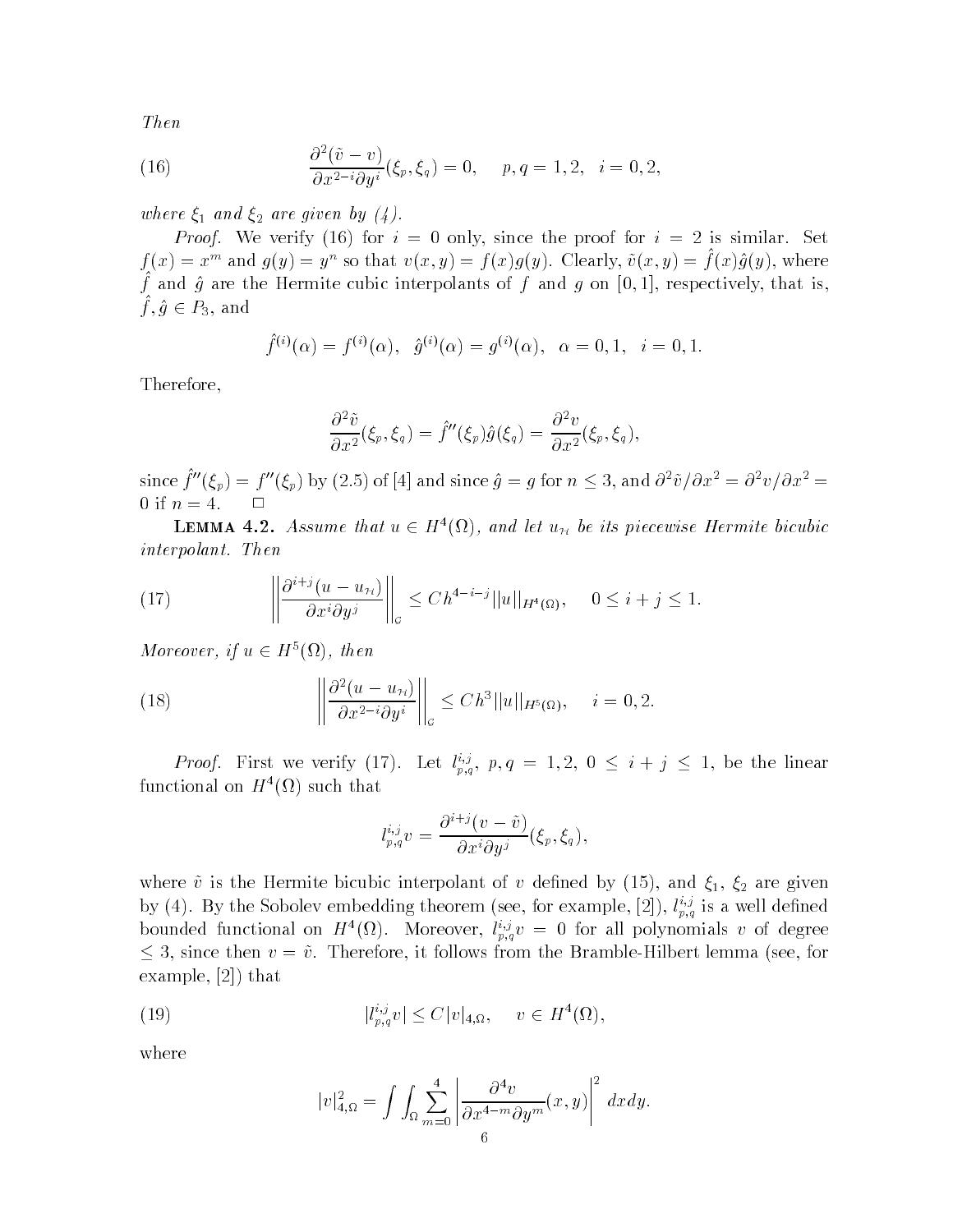Assume now that  $u \in H^{\pi}(\Omega)$ , and let  $u_{\mathcal{H}}$  be its piecewise Hermite bicubic interpolant. Let

$$
\alpha_{k,l}^{i,j} = \left\{ \frac{h_k^x h_l^y}{4} \sum_{p=1}^2 \sum_{q=1}^2 \left[ \frac{\partial^{i+j} (u - u_{\mathcal{H}})}{\partial x^i \partial y^j} (\xi_{k,p}^x, \xi_{l,q}^y) \right]^2 \right\}^{1/2},
$$
  

$$
\beta_{k,l} = |u|_{4, I_k^x \times I_l^y},
$$

and let  $v \in H^*(\Omega)$  be defined by  $v(x,y) = u(x_{k-1} + x h_k^*, y_{l-1} + y h_l^*)$ . Clearly,

$$
\frac{\partial^{i+j}(u-u_{\mathcal{H}})}{\partial x^i \partial y^j}(\xi_{k,p}^x,\xi_{l,q}^y)=(h_k^x)^{-i}(h_l^y)^{-j}l_{p,q}^{i,j}v,
$$

and a simple change of variables and a simple of variables  $\pi$  . The simple  $\pi$ 

$$
\alpha_{k,l}^{i,j} \le Ch^{4-i-j} \beta_{k,l}.
$$

Therefore - follows since

$$
\left\|\frac{\partial^{i+j}(u-u_{\mathcal{H}})}{\partial x^i\partial y^j}\right\|_{\mathcal{G}}^2=\sum_{k=1}^{N_x}\sum_{l=1}^{N_y}(\alpha_{k,l}^{i,j})^2,
$$

and

$$
\sum_{k=1}^{N_x} \sum_{l=1}^{N_y} \beta_{k,l}^2 = |u|_{4,\Omega}^2 \le ||u||_{H^4(\Omega)}^2.
$$

the proof of (the place since is controlled by the place of  $\mathbb{R}^n$  in place of  $\mathbb{R}^n$  is the since  $\mathbb{R}^n$ 

$$
|l_{p,q}^{i,j}v| \le C|v|_{5,\Omega}, \quad v \in H^5(\Omega). \quad \square
$$

The following theorem gives a bound on the truncation error in the first collocation scheme

**THEOREM** 4.1. Let L be given by (2), where  $a \in C^{1,\circ}(\Omega)$ ,  $b \in C^{\circ,\circ}(\Omega)$ ,  $c \in C(\Omega)$ . Assume that  $u \in H^{\sigma}(\Omega)$ , and let  $u_{\mathcal{H}}$  be its piecewise Hermite bicubic interpolant. Then

(20) 
$$
||L(u - u_{\mathcal{H}})||_{\mathcal{G}} \leq C h^{3} ||u||_{H^{5}(\Omega)}.
$$

*Proof.* Inequality (20) follows easily from the triangle inequality for  $|| \cdot ||_{g}$ , (17), and  $(18)$ .  $\Box$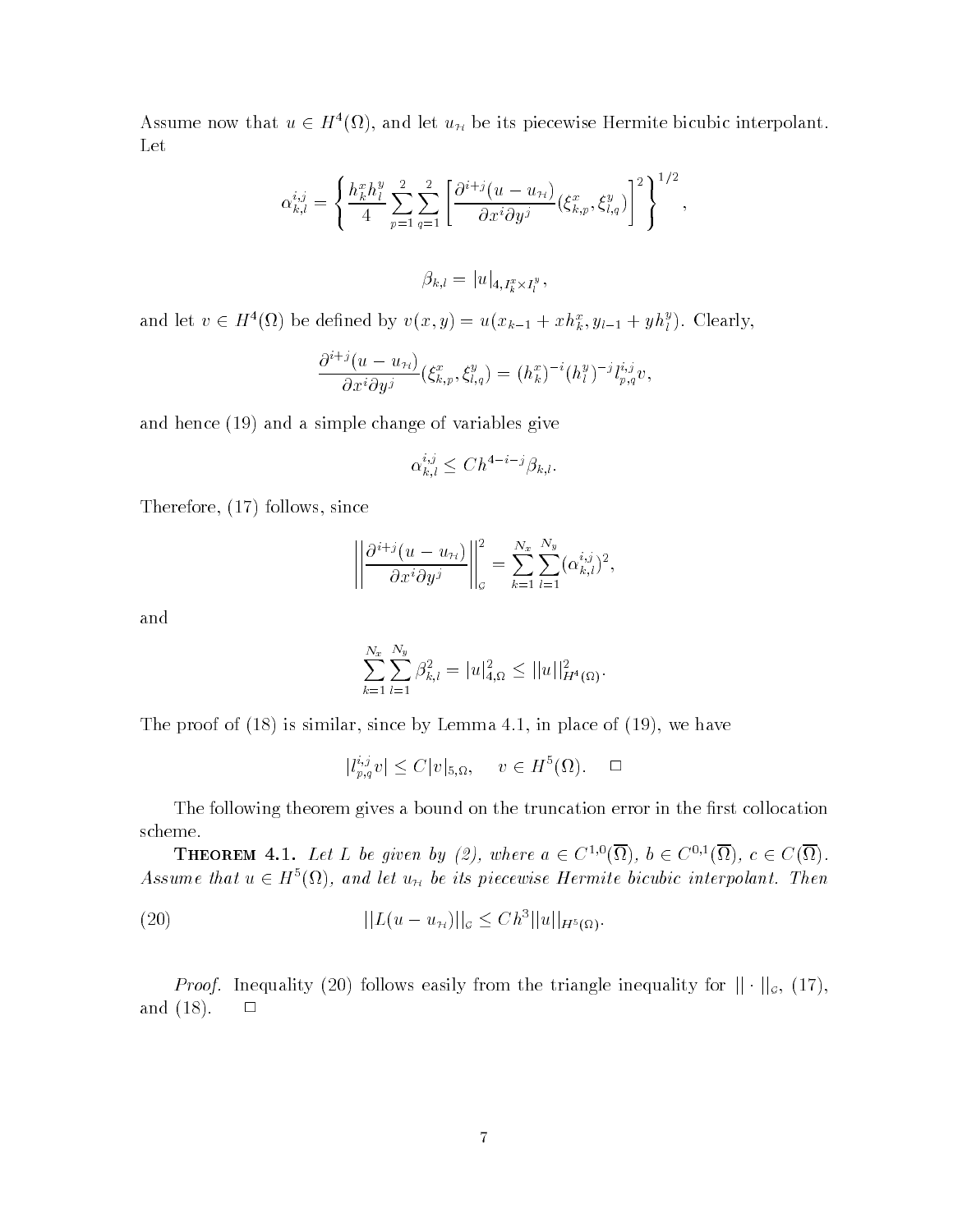4.2. Energy inequalities. Let  $L_h$  be the operator from  $\mathcal{M}^0$  into  $\mathcal{M}^0$  defined by

(21) 
$$
(L_h v)(\xi) = Lv(\xi), \quad \xi \in \mathcal{G},
$$

where  $\alpha$  is given by  $\lambda = \lambda$  . Hence the properties that  $\lambda$  is the bounded from below  $\lambda$ with respect to the inner product  $\langle \cdot, \cdot \rangle_{\sigma}$ , by the operator  $-\Delta_h$ .

**THEOREM 4.2.** Assume that  $a \in C^{s, o}(\Omega)$ ,  $b \in C^{s, o}(\Omega)$ ,  $c \in C(\Omega)$ , and that

$$
a(x, y), b(x, y) > 0
$$
,  $c(x, y) \ge 0$ ,  $(x, y) \in \overline{\Omega}$ .

Then

(22) 
$$
(c_1 - Cc_2h)(-\Delta_h v, v)_{\mathcal{G}} \le \langle L_h v, v \rangle_{\mathcal{G}}, \quad v \in \mathcal{M}^0,
$$

where the positive constants  $c_1, c_2$  are given by

$$
c_1 = \min_{(x,y)\in\overline{\Omega}} \left[ a(x,y), b(x,y) \right], \quad c_2 = \max_{1 \leq l \leq 5} \max_{(x,y)\in\overline{\Omega}} \left[ \left| \frac{\partial^l a}{\partial x^l}(x,y) \right|, \left| \frac{\partial^l b}{\partial y^l}(x,y) \right| \right].
$$

Proof- We prove the theorem by adapting the approach of Cooper and Prenter see proof of Theorem 4.4 in [3]). Assume that  $\xi^y \in \mathcal{G}_y$ . The Peano representation of the remainder in the two-point Gauss-Legendre quadrature (see, for example, Section 4.2) in a formula given a formula given a formula given a formula given a formula given a formula given a formula g

(23) 
$$
\langle -\frac{\partial}{\partial x} \left( a \frac{\partial v}{\partial x} \right) (\cdot, \xi^y), v(\cdot, \xi^y) \rangle_x = I_1(a, v, \xi^y) + I_2(a, v, \xi^y),
$$

where

$$
I_1(a, v, \xi^y) = \int_0^1 \left[ a \left( \frac{\partial v}{\partial x} \right)^2 \right] (x, \xi^y) dx
$$
  
+4  $\sum_{k=1}^{N_x} (h_k^x)^4 \int_{I_k^x} \left[ a \left( \frac{\partial^3 v}{\partial x^3} \right)^2 \right] (x, \xi^y) K \left( \frac{x - x_{k-1}}{h_k^x} \right) dx$ ,

$$
I_2(a, v, \xi^y) = \sum_{l=1}^5 \sum_{\substack{i+j=6-l \ 0 \le i,j \le 3}} \alpha_{i,j}^{(l)} \sum_{k=1}^{N_x} (h_k^x)^4 \int_{I_k^x} \left[ \frac{\partial^l a}{\partial x^l} \frac{\partial^{i} v}{\partial x^i} \frac{\partial^{j} v}{\partial x^j} \right] (x, \xi^y) K \left( \frac{x - x_{k-1}}{h_k^x} \right) dx,
$$

the constants  $\alpha_{i,j}^{\vee\vee}$  are independent of h, and

(24) 
$$
0 \le K(t) = \frac{1}{24} \left\{ (1-t)^4 - 2[(\xi_1 - t)_+^3 + (\xi_2 - t)_+^3] \right\} \le C, \quad t \in [0,1].
$$

Since  $I_2(1, v, \zeta^*) = 0$ , we find that

(25) 
$$
c_1^x \langle -\frac{\partial^2 v}{\partial^2 x}(\cdot,\xi^y), v(\cdot,\xi^y) \rangle_x \le I_1(a,v,\xi^y),
$$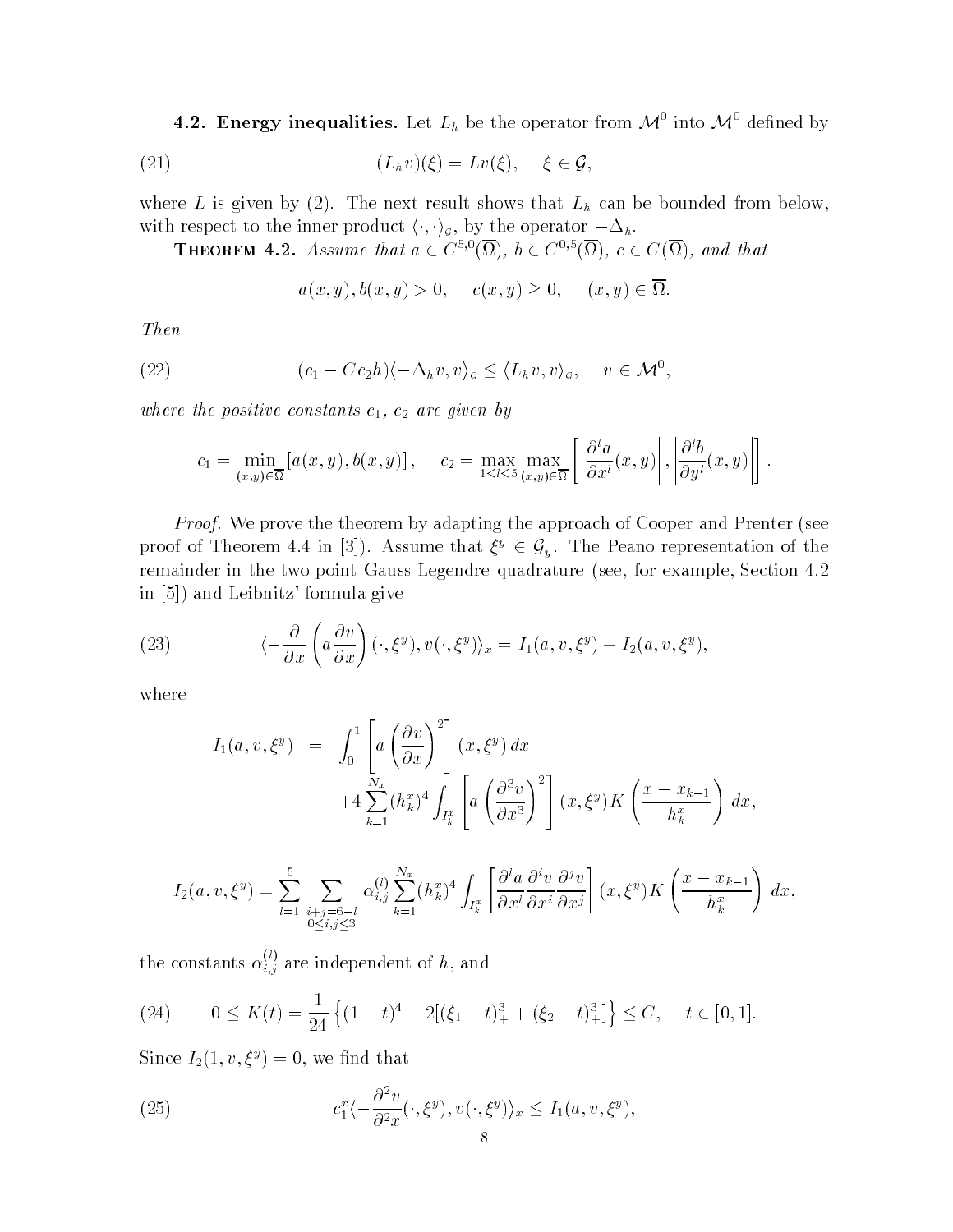where

$$
c_1^x = \min_{(x,y)\in\overline{\Omega}} a(x,y).
$$

On the other hand, (24) and the Cauchy Schwarz inequality in  $L^-(I_{\bar k}^-)$  give

$$
|I_2(a,v,\xi^y)| \leq C c_2^x \sum_{l=1}^5 \sum_{\substack{i+j=6-l\\0\leq i,j\leq 3}} \sum_{k=1}^{N_x} (h_k^x)^4 \left\| \frac{\partial^i v}{\partial x^i}(\cdot,\xi^y) \right\|_{L^2(I_k^x)} \left\| \frac{\partial^j v}{\partial x^j}(\cdot,\xi^y) \right\|_{L^2(I_k^x)},
$$

where

$$
c_2^x = \max_{1 \leq l \leq 5} \max_{(x,y) \in \overline{\Omega}} \left| \frac{\partial^l a}{\partial x^l}(x, y) \right|.
$$

Hence, using the inverse inequality (cf., for example,  $[2]$ )

(26) 
$$
||u^{(i)}||_{L^2(I_k^x)} \leq C(h_k^x)^{l-i}||u^{(l)}||_{L^2(I_k^x)}, \quad 0 \leq l \leq i \leq 3, \quad u \in P_3,
$$

with  $l = 1, 2 \leq i \leq 3$ , the Cauchy Schwarz inequality in  $\mathcal{R}^{N_x}$ , and the Poincaré inequality  $||u||_{L^2(0,1)} \leq C||u'||_{L^2(0,1)}$  for  $u \in \mathcal{M}_x^0$ , we get

$$
|I_2(a, v, \xi^y)| \leq C c_2^x \overline{h}_x \left\| \frac{\partial v}{\partial x} (\cdot, \xi^y) \right\|_{L^2(0,1)}^2.
$$

Further, Lemma 3.3 of  $[4]$  implies that

(27) 
$$
|I_2(a, v, \xi^y)| \leq C c_2^x \overline{h}_x \langle -\frac{\partial^2 v}{\partial^2 x}(\cdot, \xi^y), v(\cdot, \xi^y) \rangle_x.
$$

Therefore - - - and - yield

(28) 
$$
(c_1^x - C c_2^x \overline{h}_x)(-\frac{\partial^2 v}{\partial^2 x}, v)_\mathcal{G} \le \langle -\frac{\partial}{\partial x} \left( a \frac{\partial v}{\partial x} \right), v \rangle_\mathcal{G}.
$$

Hence, (22) follows from (28) and the similar inequality for  $\langle -\partial (b\partial v/\partial y)/\partial y, v\rangle_{\sigma}$ .

COROLLINI THE LOG GOV FUNCTIONS WITH WHEN C SERVERY THE ASSUMPTIONS OF THE COLUMN 4.2. If h is sufficiently small, then  $L_h$  is an invertible operator from  $\mathcal{M}^0$  onto  $\mathcal{M}^0$ .

*Proof.* It is enough to show that if  $L_h v = 0$  and  $v \in M^0$ , then  $v = 0$ . But this follows easily from  $(22)$  and  $(1)$ , since  $c_1 = Cc_2n \geq 0$  for h sumelemply small.

-- Error bound- Using results established in previous sections we prove the following theorem

**THEOREM 4.3.** Let the functions  $a, b,$  and c satisfy the assumptions of Theorem 4.2. Then, for h sufficiently small, there exists a unique collocation solution  $u_h^I \in \mathcal{M}$ satisfying  $(8)$ - $(10)$ . Moreover, if  $u \in H^s(\Omega)$  is a solution of the boundary value problem the contract of the contract of the contract of the contract of the contract of the contract of the contract of

(29) 
$$
||u - uhI||H1(\Omega) \leq C h3 ||u||H5(\overline{\Omega}).
$$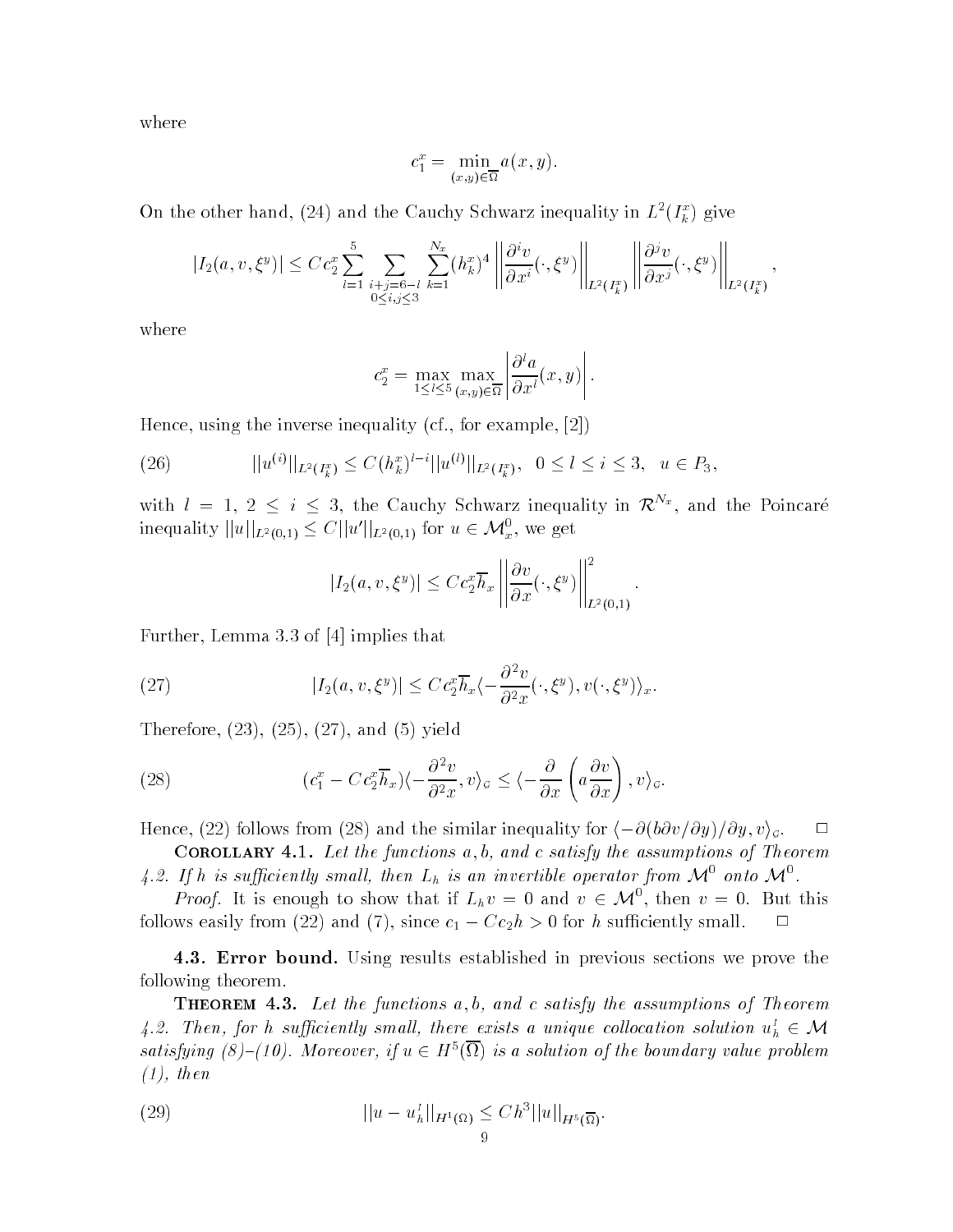*Proof.* The existence and uniqueness of  $u_h^*$  for sumclemity small h follow from Corollary 4.1. To snow (29), we set  $v = u_h^2 - u_H$ , where  $u_H$  is the piecewise Hermite is a contract of uncertainty in the contract of uncertainty  $\mathbf{A} = \mathbf{A} \mathbf{A} + \mathbf{A} \mathbf{A}$ 

(30) 
$$
||Lv||_{\mathcal{G}} = ||L(u - u_{\mathcal{H}})||_{\mathcal{G}} \leq C h^{3}||u||_{H^{5}(\Omega)}.
$$

Since  $v \in \mathcal{M}^0$ , (22), the Cauchy Schwarz inequality for  $\langle \cdot, \cdot \rangle_{\mathcal{G}},$  (21), and (30) imply

 $C\langle -\Delta_h v, v \rangle_{\mathcal{G}} \leq \langle L_h v, v \rangle_{\mathcal{G}} \leq C h^3 ||u||_{H^5(\Omega)} ||v||_{\mathcal{G}}.$ 

consequently by a state of the state of the consequently become the consequently become the consequently become the consequently become the consequently become the consequently become the consequently become the consequent

$$
C||v||_{H^1(\Omega)} \le \langle -\Delta_h v, v \rangle_{\mathcal{G}}^{1/2} \le Ch^3||u||_{H^5(\Omega)},
$$

and hence in the triangle inequality and - triangle include include include include include include include in

- Convergence analysis of the second collocation scheme- Since in gen eral,  $u_h^H - u_H \notin \mathcal{M}^0$ , the piecewise Hermite bicubic interpolant  $u_H$  cannot be used directly as a comparison function in the error analysis of the second collocation scheme of Section 3. Therefore, we first introduce the piecewise bicubic Gauss-Hermite interpolant  $u_{\sigma H}$  of u (so that  $u_{h}^{II} - u_{\sigma H} \in \mathcal{M}^0$ ) and prove some approximation results for  $u = u_{\mathcal{GH}}$ . Then using an analysis similar to that or Section 4, we establish a bound on  $||u - u_h^{II}||_{H^1(\Omega)}.$ 

-- Piecewise cubic Gauss and piecewise bicubic GaussHermite inter **polants.** For  $u \in C[0,1]$ , let its piecewise cubic Gauss interpolant  $u_{\sigma} \in M_x$  be defined by

$$
(u_{\sigma}-u)(\xi^x)=0, \ \ \xi^x\in\mathcal{G}_x, \quad (u_{\sigma}-u)(\alpha)=0, \ \ \alpha=0,1.
$$

The existence and uniqueness of the Gauss interpolant  $u_{\sigma}$  for each  $u \in C[0,1]$  are proved in Lemma 2.3 of  $[4]$ . Moreover, we have the following approximation result.

LEMMA 5.1. If  $u \in C^*[0,1]$ , then

(31) 
$$
||(u - u_{\sigma})^{(j)}||_{C[0,1]} \leq C(\overline{h}_x)^{4-j}||u||_{C^{4}[0,1]}, \quad j = 0, 1.
$$

Proof- Let uH be the piecewise Hermite cubic interpolant of u Then it follows from - in see also - that

(32) 
$$
||(u - u_{\mathcal{H}})^{(j)}||_{C[0,1]} \leq C(\overline{h}_x)^{4-j}||u||_{C^4[0,1]}, \quad j = 0, 1.
$$

Corollary 5.3 and Lemma 5.4 of [7] imply that any  $v \in \mathcal{M}_x^0$  can be written in the form

$$
v = \sum_{k=1}^{N_x} \sum_{i=1}^{2} v(\xi_{k,i}^x) \theta_{k,i}^x,
$$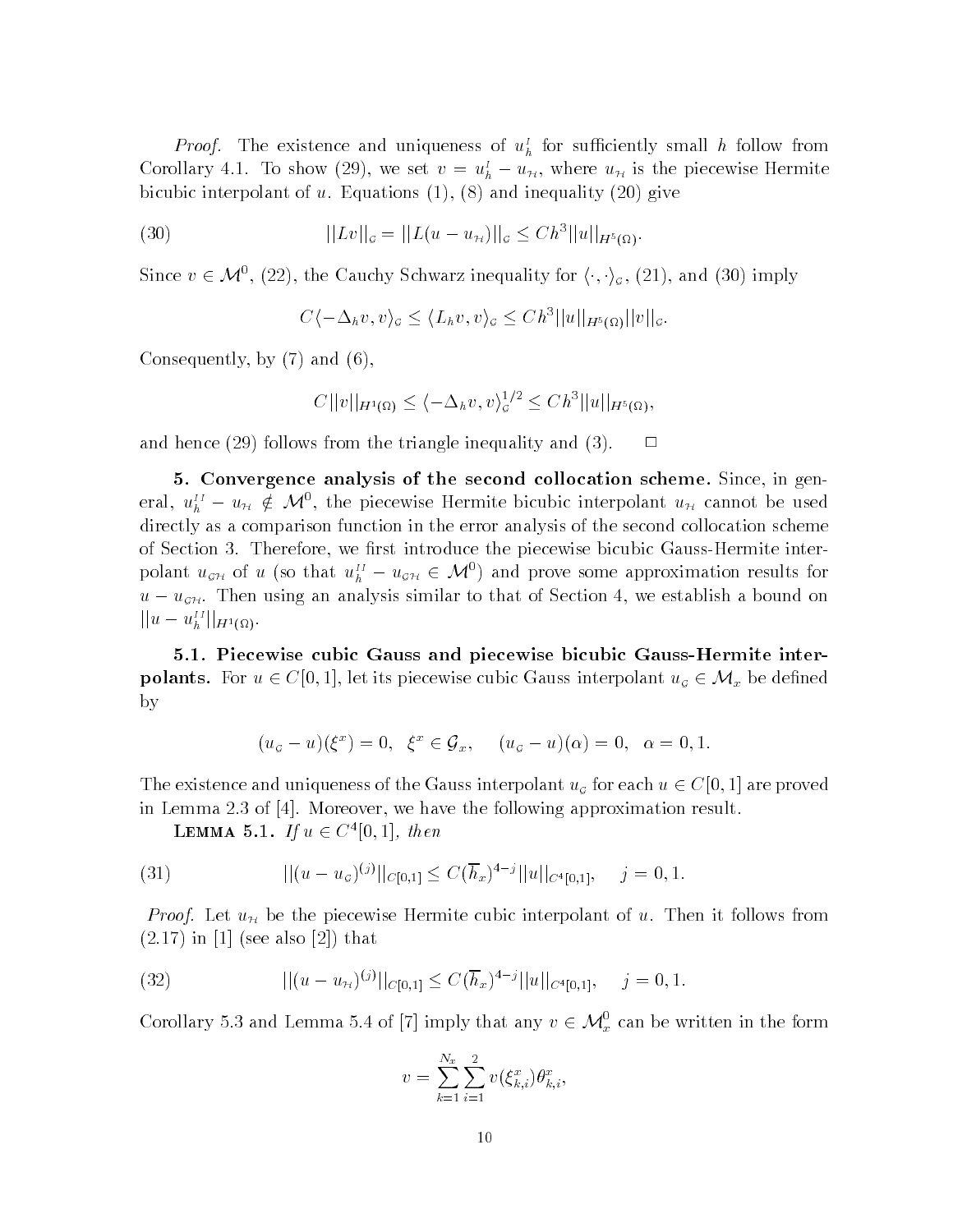where the basis functions  $\sigma_{\vec{k},i}$  satisfy

$$
||\theta_{k,i}^x||_{C(I_i^x)} \leq C3^{-|k-l|}, \quad i=1,2, \ 1 \leq k, l \leq N_x.
$$

Therefore, for any  $x \in [0,1]$ ,

(33) 
$$
|(u_{\sigma}-u_{\pi})(x)|=\left|\sum_{k=1}^{N_x}\sum_{i=1}^2(u-u_{\pi})(\xi_{k,i}^x)\theta_{k,i}^x(x)\right|\leq C||u-u_{\pi}||_{C[0,1]}.
$$

Hence - follows from the triangle inequality - - and the inverse inequality

$$
||v'||_{C[0,1]} \leq C(\overline{h}_x)^{-1}||v||_{C[0,1]}, \quad v \in \mathcal{M}_x,
$$

 $a$  put to  $v = u<sub>G</sub> - u<sub>H</sub>$ .

For  $u \in C^{1,1}(\Omega)$ , let its piecewise bicubic Gauss-Hermite interpolant  $u_{\sigma H} \in \mathcal{M}$  be defined by

$$
\frac{\partial^{i+j}(u_{\sigma\mu}-u)}{\partial x^i\partial y^j}(x_k,y_l)=0,\ \ 1\leq k\leq N_x-1,\ \ 1\leq l\leq N_y-1,\ \ 0\leq i,j\leq 1,
$$

$$
\frac{\partial^{1+i}(u_{\sigma\mu}-u)}{\partial x^i\partial y}(x_k,\alpha)=0,\ \ \alpha=0,1,\ \ 1\leq k\leq N_x-1,\ \ i=0,1,
$$

$$
\frac{\partial^{1+j}(u_{\sigma \gamma} - u)}{\partial x \partial y^{j}}(\alpha, y_{l}) = 0, \ \alpha = 0, 1, \ 1 \le l \le N_{y} - 1, \ j = 0, 1,
$$

$$
(u_{\sigma\mathcal{H}}-u)(\alpha,\beta)=0,\hspace{0.5cm}\frac{\partial^2(u_{\sigma\mathcal{H}}-u)}{\partial x\partial y}(\alpha,\beta)=0,\hspace{0.5cm}\alpha,\beta=0,1,
$$

$$
(u_{\mathcal{GH}} - u)(\xi^x, \alpha) = 0, \quad \xi^x \in \mathcal{G}^x, \quad (u_{\mathcal{GH}} - u)(\alpha, \xi^y), \quad \xi^y \in \mathcal{G}^y, \quad \alpha = 0, 1.
$$

Clearly, on any side of  $\overline{\Omega}$ ,  $u_{\mathcal{GH}}$  is equal to the piecewise cubic Gauss interpolant of u with respect to x or y. Also,  $u_{\sigma H} = u_H$  on all interior cells of the partition of  $\Omega$  (a cell  $I_k^* \times I_l^*$  is interior if its boundary does not have common points with  $\partial\Omega$ ). However, in general,  $u_{\sigma H} \neq u_H$  on boundary cells of the partition of  $\Omega$  (a cell  $I_k^x \times I_l^y$  is a are the cell its boundary that common points with a specific the state of the state  $\alpha$ each  $u \in C^{1,1}(\Omega)$  has a unique Gauss-Hermite interpolant  $u_{\sigma H}$ . In addition, we have the following approximation result

**LEMMA** 5.2. If  $u \in C^{\infty}(\Omega)$ , then

(34) 
$$
\left\| \frac{\partial^{i+j}(u - u_{\mathcal{GH}})}{\partial x^i \partial^j} \right\|_{C(\overline{\Omega})} \leq C h^{4-i-j} ||u||_{C^4(\overline{\Omega})}, \quad 0 \leq i+j \leq 1.
$$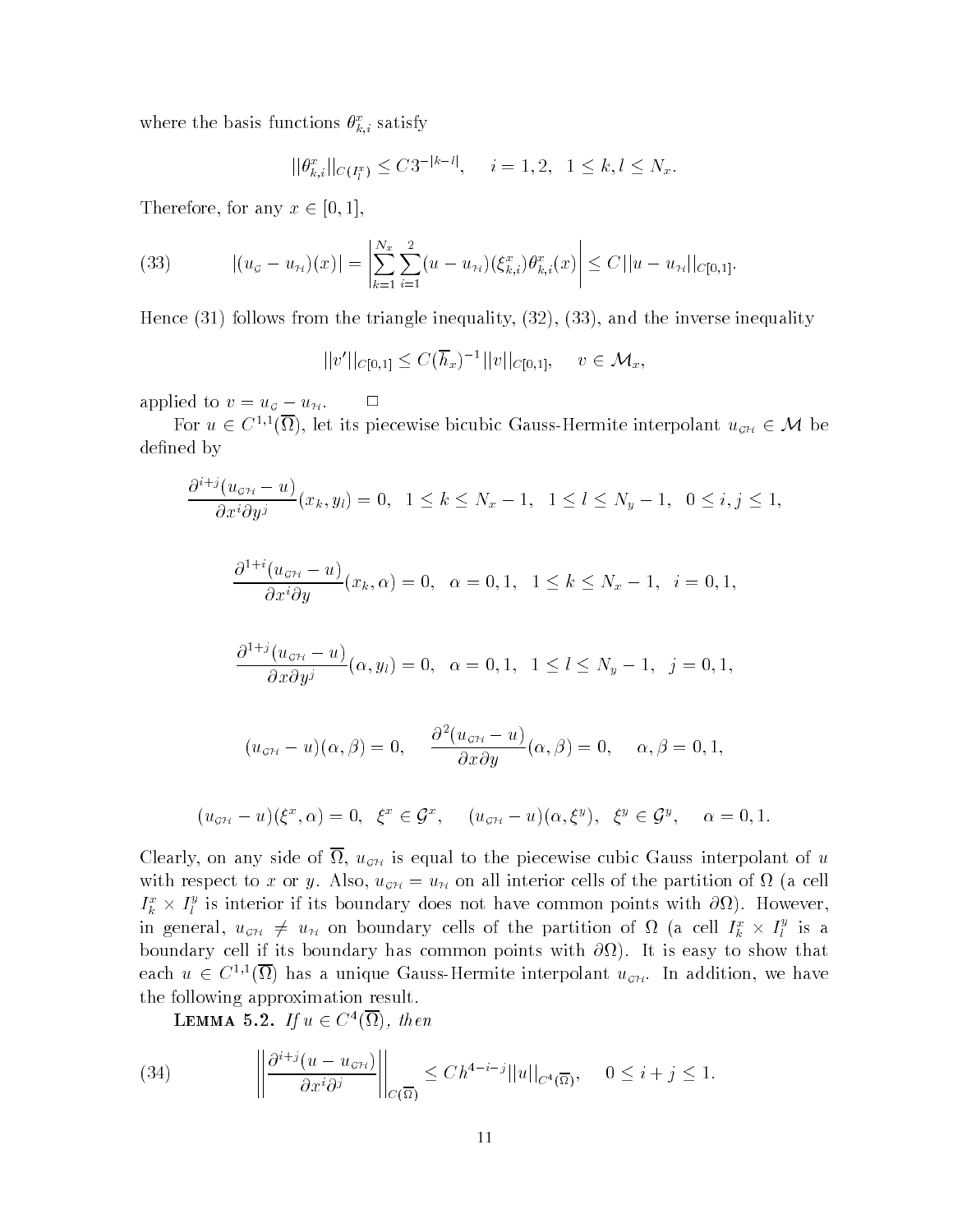*Proof.* Let  $u_{\mathcal{H}}$  be the piecewise Hermite bicubic interpolant of u. Then for  $(x, y) \in$  $I_1^* \times I_1^*,$ 

$$
(u_{\scriptscriptstyle H}-u_{\scriptscriptstyle \mathcal{G}\mathcal{H}})(x,y) = \frac{\partial(u-u_{\scriptscriptstyle \mathcal{G}\mathcal{H}})}{\partial x}(x_0,y_0)\psi_0^x(x)\phi_0^y(y) + \frac{\partial(u-u_{\scriptscriptstyle \mathcal{G}\mathcal{H}})}{\partial y}(x_0,y_0)\phi_0^x(x)\psi_0^y(y) + (u-u_{\scriptscriptstyle \mathcal{G}\mathcal{H}})(x_0,y_1)\phi_0^x(x)\phi_1^y(y) + \frac{\partial(u-u_{\scriptscriptstyle \mathcal{G}\mathcal{H}})}{\partial y}(x_0,y_1)\phi_0^x(x)\psi_1^y(y) + (u-u_{\scriptscriptstyle \mathcal{G}\mathcal{H}})(x_1,y_0)\phi_1^x(x)\phi_0^y(y) + \frac{\partial(u-u_{\scriptscriptstyle \mathcal{G}\mathcal{H}})}{\partial x}(x_1,y_0)\psi_1^x(x)\phi_0^y(y),
$$

 $(35)$ 

where  $\phi_k^*, \psi_k^*, \phi_l^*,$  and  $\psi_l^*$  are defined on [0, 1] (see, for example, Section 1.7 in [9]) by

(36) 
$$
\phi_k^x(x) = \begin{cases} \phi\left(\frac{x - x_k}{h_k^x}\right), x \le x_k, \\ \phi\left(\frac{x - x_k}{h_{k+1}^x}\right), x \ge x_k, \end{cases} \quad \psi_k^x(x) = \begin{cases} h_k^x \psi\left(\frac{x - x_k}{h_k^x}\right), x \le x_k, \\ h_{k+1}^x \psi\left(\frac{x - x_k}{h_{k+1}^x}\right), x \ge x_k, \end{cases}
$$
  
(37) 
$$
\phi_l^y(y) = \begin{cases} \phi\left(\frac{y - y_l}{h_l^y}\right), y \le y_l, \\ \phi\left(\frac{y - y_l}{h_{l+1}^y}\right), y \ge y_l, \end{cases} \quad \psi_l^y(l) = \begin{cases} h_l^y \psi\left(\frac{y - y_l}{h_l^y}\right), y \le y_l, \\ h_{l+1}^y \psi\left(\frac{y - y_l}{h_{l+1}^y}\right), y \ge y_l, \end{cases}
$$

(38) 
$$
\phi(t) = \begin{cases} (1+2|t|)(1-|t|)^2, & |t| \le 1, \\ 0, & |t| > 1, \end{cases} \quad \psi(t) = \begin{cases} t(1-|t|)^2, & |t| \le 1, \\ 0, & |t| > 1. \end{cases}
$$

It follows from Lemma 5.1 that

(39) 
$$
\left|\frac{(u - u_{\sigma\mu})(x_0, y_1)|}{\partial x}(x_0, y_0)|, \left|\frac{\partial(u - u_{\sigma\mu})(x_1, y_0)|}{\partial y}(x_0, y_0)|\right| \leq Ch^4 ||u||_{C^4(\overline{\Omega})},
$$

$$
\left|\frac{\partial(u - u_{\sigma\mu})}{\partial y}(x_0, y_1)|, \left|\frac{\partial(u - u_{\sigma\mu})}{\partial x}(x_1, y_0)|\right| \leq Ch^3 ||u||_{C^4(\overline{\Omega})}.
$$

 $\mathcal{L}$  -  $\mathcal{L}$  -  $\mathcal{L}$  -  $\mathcal{L}$  -  $\mathcal{L}$  -  $\mathcal{L}$  -  $\mathcal{L}$  -  $\mathcal{L}$  -  $\mathcal{L}$  -  $\mathcal{L}$  -  $\mathcal{L}$  -  $\mathcal{L}$  -  $\mathcal{L}$  -  $\mathcal{L}$  -  $\mathcal{L}$  -  $\mathcal{L}$  -  $\mathcal{L}$  -  $\mathcal{L}$  -  $\mathcal{L}$  -  $\mathcal{L}$  -

-----

(40) 
$$
|\phi_0^x(x)|, |\phi_1^x(x)| \le C, \quad |[\phi_0^x]'(x)|, |[\phi_1^x]'(x)| \le Ch^{-1}, \quad x \in I_1^x, |\psi_0^x(x)|, |\psi_1^x(x)| \le Ch, \quad |[\psi_0^x]'(x)|, |[\psi_1^x]'(x)| \le C, \quad x \in I_1^x.
$$

The functions  $\phi_0^s, \phi_1^s$  and  $\psi_0^s, \psi_1^s$  satisfy similar inequalities on  $I_1^s$ . Therefore, (35), (39), and - yield

$$
\left\|\frac{\partial^{i+j}(u_{\mathcal{H}}-u_{\mathcal{G}\mathcal{H}})}{\partial x^i\partial^j}\right\|_{C(I_1^x\times I_1^y)} \le Ch^{4-i-j}||u||_{C^4(\overline{\Omega})}, \quad 0\le i+j\le 1.
$$

Since similar inequalities also hold for all remaining boundary cells and since  $u_{\sigma H} = u_H$ on all interior cells - for the triangle interior bound seemingle interior bound seems the error prior the err for example,  $[1]$  or  $[2]$ )

(41) 
$$
\left\|\frac{\partial^{i+j}(u-u_{\mathcal{H}})}{\partial x^i\partial y^j}\right\|_{C(I^x_k\times I^y_l)} \leq C h^{4-i-j}||u||_{C^4(I^x_k\times I^y_l)}, \quad 0\leq i+j\leq 2,
$$

for all  $1 \leq k \leq N_x$ ,  $1 \leq l \leq N_y$ .  $\Box$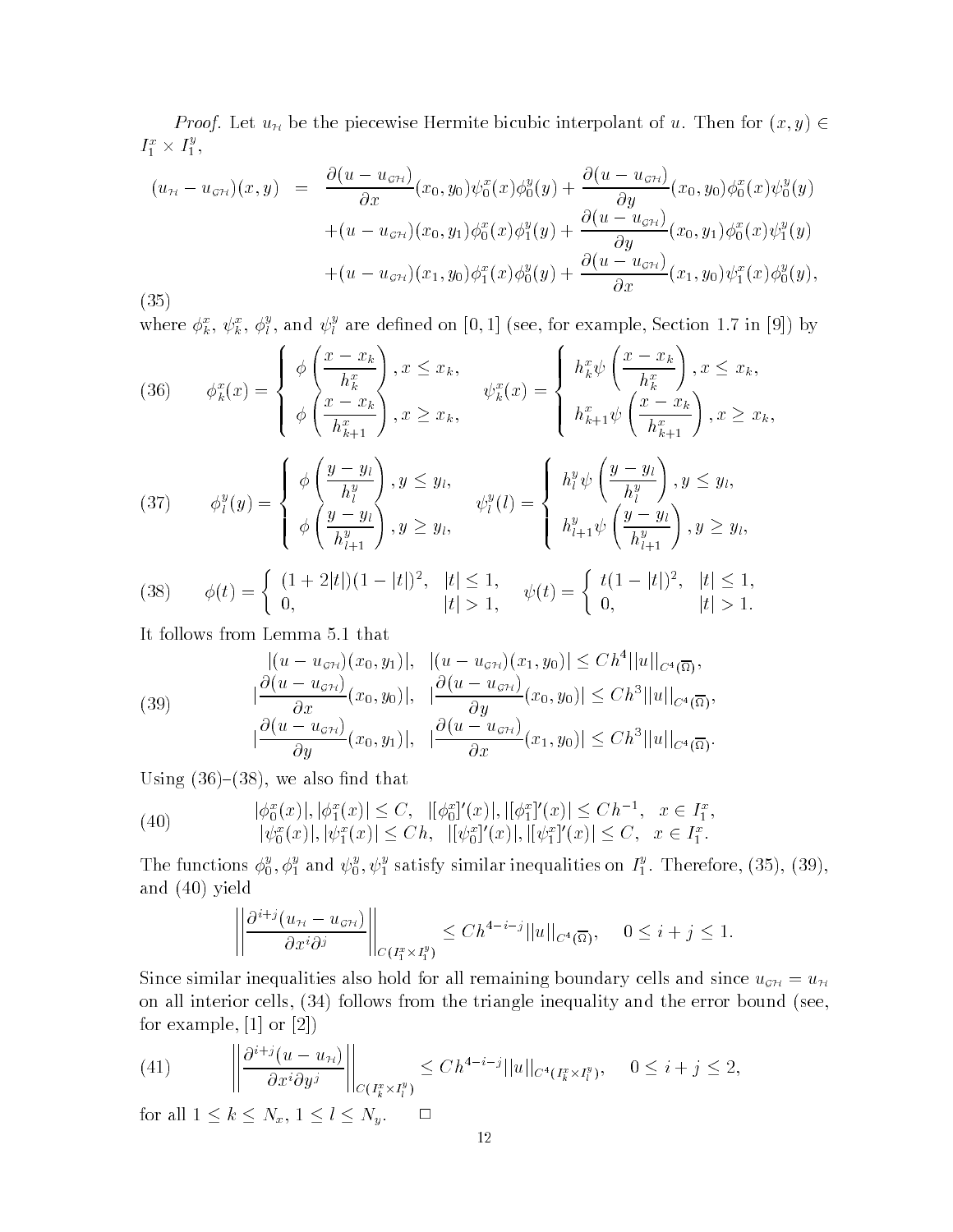**5.2. Truncation error.** Let  $\mathcal{G}^{\circ}$  be the subset of  $\mathcal{G}$  consisting of all those Gauss points in  $\Omega$  which are located in the boundary cells of the partition of  $\Omega$ . The following results are counterparts of Lemma  $4.2$  and Theorem  $4.1$ .

**LEMMA 5.3.** Assume that  $u \in C^{\infty}(\Omega)$ , and let  $u_{\sigma H}$  be its piecewise bicubic Gauss-Hermite interpolant- Then

(42) 
$$
\max_{\xi \in \mathcal{G}^b} \left| \frac{\partial^2 (u - u_{\mathcal{GH}})}{\partial x^{2-i} \partial y^i} (\xi) \right| \leq C h^2 ||u||_{C^4(\overline{\Omega})}, \quad i = 0, 2.
$$

 $P$ roof-broof-broof-broof-broof-broof-broof-broof-broof-broof-broof-broof-broof-broof-broof-broof-broof-broof-broof-broof-broof-broof-broof-broof-broof-broof-broof-broof-broof-broof-broof-broof-broof-broof-broof-broof-bro  $\xi = (\xi_{1,1}^*, \xi_{1,1}^*)$ . It follows from (35) and (36)–(38) that

$$
\frac{\partial^2 (u_{\mathcal{H}} - u_{\mathcal{G}H})}{\partial x^2}(\xi) = A_{0,0}^{1,0} h_1^{-1} \frac{\partial (u - u_{\mathcal{G}H})}{\partial x}(x_0, y_0) + A_{0,0}^{0,1} h_1^{-2} h_2 \frac{\partial (u - u_{\mathcal{G}H})}{\partial y}(x_0, y_0) \n+ A_{0,1}^{0,0} h_1^{-2} (u - u_{\mathcal{G}H}) (x_0, y_1) + A_{0,1}^{0,1} h_1^{-2} h_2 \frac{\partial (u - u_{\mathcal{G}H})}{\partial y}(x_0, y_1) \n+ A_{1,0}^{0,0} h_1^{-2} (u - u_{\mathcal{G}H}) (x_1, y_0) + A_{1,0}^{1,0} h_1^{-1} \frac{\partial (u - u_{\mathcal{G}H})}{\partial x}(x_1, y_0),
$$

where  $h_1 = h_1^*, h_2 = h_1^*$ , and the coefficients  $A_{r,s}^{\nu,y}$  are independent of h. Therefore, by -

$$
\left|\frac{\partial^2(u_{\mathcal{H}} - u_{\mathcal{GH}})}{\partial x^2}(\xi)\right| \leq C h^2 ||u||_{C^4(\overline{\Omega})}.
$$

Similar inequalities are satisfied for the other three Gauss points in  $I_1^* \times I_1^*$  and all remaining to the contract of the cells in boundary cells in the contract of the contract of the contract of the contract of the contract of the contract of the contract of the contract of the contract of the contract of t  $t \sim t$  the triangle intervalse in the triangle intervalse in the triangle intervalse in the triangle intervalse in the triangle intervalse in the set of  $t$ 

**THEOREM** 5.1. Let L be given by (2), where  $a \in C^{1,0}(\Omega)$ ,  $b \in C^{0,1}(\Omega)$ , and  $c \in C$  $C(\Omega)$ . Assume that  $u \in C^{\infty}(\Omega)$ , and let  $u_{\sigma\mathcal{H}}$  be its piecewise Gauss-Hermite interpolant. Then

(43) 
$$
\max_{\xi \in \mathcal{G}^b} |L(u - u_{\mathcal{GH}})(\xi)| \leq C h^2 ||u||_{C^4(\overline{\Omega})}.
$$

Proof- Inequality - follows easily from - and - $\blacksquare$  . The contract of the contract of the contract of the contract of the contract of the contract of the contract of the contract of the contract of the contract of the contract of the contract of the contract of the

**5.3. Error bound.** To bound  $||u - u_h^{II}||_{H^1(\Omega)}$ , we rewrite  $u - u_h^{II}$  in the form

(44) 
$$
u - u_h^{II} = u - u_{\mathcal{GH}} + u_{\mathcal{GH}} - u_h^{II}.
$$

Clearly, (34) provides a bound on  $||u - u_{\sigma H}||_{H^1(\Omega)}$ . To bound  $||u_{\sigma H} - u_h^{II}||_{H^1(\Omega)}$ , assume that  $L_h$ , given by (21), is an invertible operator from  $\mathcal{M}^0$  onto  $\mathcal{M}^0$  (cf. Corollary 4.1), and consider  $\eta$ ,  $\eta^b \in \mathcal{M}^0$  defined as follows

(45) 
$$
(L_h \eta)(\xi) = \begin{cases} 0, & \xi \in \mathcal{G}^b, \\ L(u - u_{\mathcal{GH}})(\xi), & \xi \in \mathcal{G} \setminus \mathcal{G}^b, \\ 12, & \xi \in \mathcal{GH} \end{cases}
$$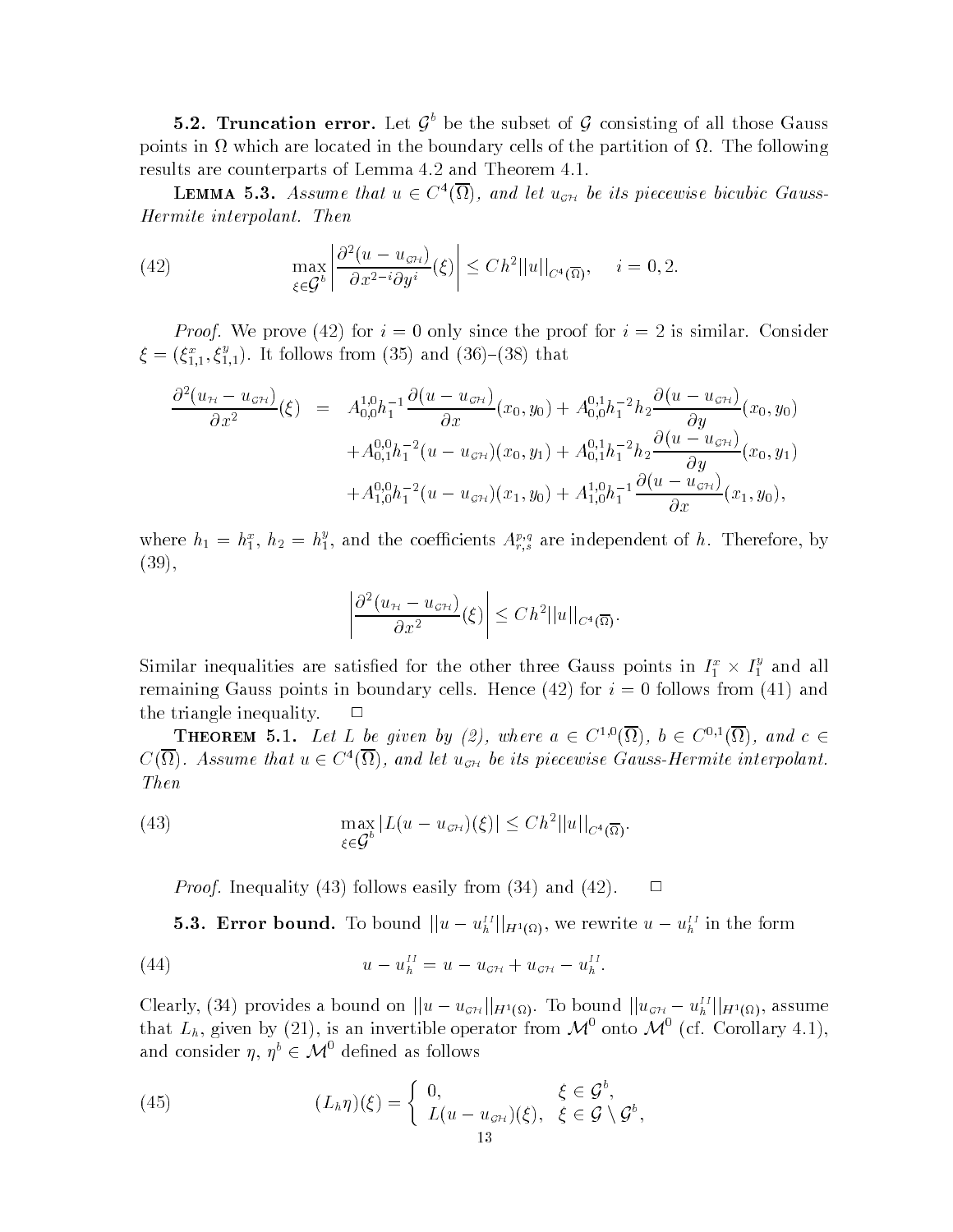(46) 
$$
(L_h \eta^b)(\xi) = \begin{cases} L(u - u_{\mathcal{GH}})(\xi), & \xi \in \mathcal{G}^b, \\ 0, & \xi \in \mathcal{G} \setminus \mathcal{G}^b. \end{cases}
$$

Since  $u_h^H - u_{\sigma H} \in \mathcal{M}^0$ , and since by (1), (11), (45), and (46),

$$
(L_h[u_h^{II}-u_{\mathcal{GH}}])(\xi)=L(u-u_{\mathcal{GH}})(\xi)=(L_h[\eta+\eta^b])(\xi), \quad \xi\in\mathcal{G},
$$

it follows that

$$
(47) \t\t\t uhII - uSH = \eta + \etab.
$$

Therefore, in order to find a bound on  $||u_{\mathcal{GH}} - u_h^{II}||_{H^1(\Omega)}$  it is sufficient to bound  $||\eta||_{H^1(\Omega)}$ and  $||\eta^b||_{H^1(\Omega)}$ .

**LEMMA** 5.4. Assume that  $a \in C^{0,0}(\Omega)$ ,  $b \in C^{0,0}(\Omega)$ ,  $c \in C(\Omega)$ ,

$$
a(x, y), b(x, y) > 0
$$
,  $c(x, y) \ge 0$ ,  $(x, y) \in \overline{\Omega}$ .

Then, for h sufficiently small, there exists a unique  $\eta \in \mathcal{M}^{\circ}$  satisfying (45). Moreover,  $if u \in H^{\sigma}(\Omega)$  is a solution of the boundary value problem (1), then

(48) 
$$
||\eta||_{H^1(\Omega)} \leq C h^3 ||u||_{H^5(\Omega)}.
$$

Proof- For h suciently small Corollary  implies the existence and uniqueness of  $\mathcal{S}$  interior complex of the interior cells of the partition of the partition of the partition of the partition  $\mathcal{S}$  - that

$$
||L_h\eta||_{\mathcal{G}} \leq Ch^3||u||_{H^5(\Omega)}.
$$

 $\mathbf{A}$  is easily obtained by repeating the proof of Theorem  $\mathbf{A}$  $\Box$ 

when applied to  $\eta$ , the approach used in the proof of Lemma 5.4 yields only  $||\eta^b||_{H^1(\Omega)} \leq C h^{2.5}||u||_{C^4(\overline{\Omega})}$ . However, negative energy inequalities, which were used for nite di erences in can also be applied in the context of orthogonal spline collocation. In order to prove Lemma 5.7, which shows that  $||\eta^b||_{H^1(\Omega)} \leq C h^3 ||u||_{C^4(\overline{\Omega})}$ , we need two additional results

**LEMMA 5.5.** Assume that  $v \in \mathcal{M}^0$  and  $w \in \mathcal{M}$  are such that

(49) 
$$
v(\xi) = \frac{\partial w}{\partial x}(\xi), \quad \xi \in \mathcal{G}.
$$

Then

(50) 
$$
\langle (-\Delta_h)^{-1} v, v \rangle_{\mathcal{G}} \leq C \sum_{l=1}^{N_y} \frac{h_l^y}{2} \sum_{j=1}^2 ||w(\cdot, \xi_{l,j}^y)||_{L^2(0,1)}^2.
$$

*Proof*. Setting  $z = (-\Delta_h)$  by, and using (49) and (5), we get

(51) 
$$
\langle (-\Delta_h)^{-1} v, v \rangle_{\mathcal{G}} = \langle z, v \rangle_{\mathcal{G}} = \langle z, \frac{\partial w}{\partial x} \rangle_{\mathcal{G}} = \sum_{l=1}^{N_y} \frac{h_l^y}{2} \sum_{j=1}^2 \langle z(\cdot, \xi_{l,j}^y), \frac{\partial w}{\partial x}(\cdot, \xi_{l,j}^y) \rangle_x.
$$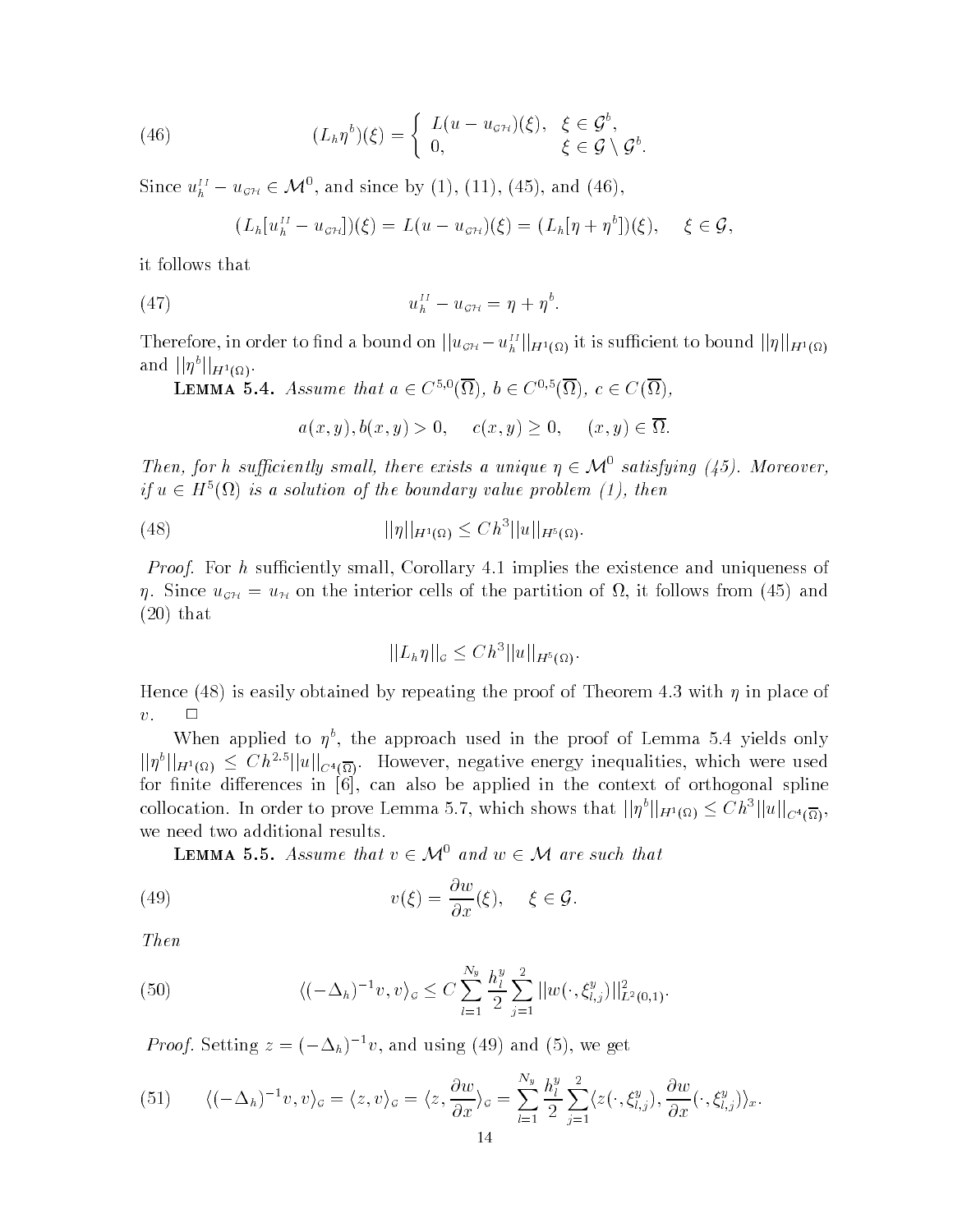With  $\xi^y = \xi^y_{i,j}$ , the Peano representation of the remainder in the two-point Gauss-Legendre quadrature gives cf --

(52)  
\n
$$
\langle z(\cdot,\xi^y),\frac{\partial w}{\partial x}(\cdot,\xi^y)\rangle_x = \int_0^1 \left(z\frac{\partial w}{\partial x}\right)(x,\xi^y) dx - \sum_{k=1}^{N_x} (h_k^x)^4 \int_{I_k^x} \frac{\partial^4}{\partial x^4} \left(z\frac{\partial w}{\partial x}\right)(x,\xi^y) K\left(\frac{x-x_{k-1}}{h_k^x}\right) dx,
$$

where  $\mathcal{N}$  is given by interchanging of  $\mathcal{N}$  and we also have a set  $\mathcal{N}$  and we are also have a set of  $\mathcal{N}$ 

(53) 
$$
\langle \frac{\partial z}{\partial x}(\cdot, \xi^y), w(\cdot, \xi^y) \rangle_x = \int_0^1 \left( w \frac{\partial z}{\partial x} \right) (x, \xi^y) dx - \sum_{k=1}^{N_x} (h_k^x)^4 \int_{I_k^x} \frac{\partial^4}{\partial x^4} \left( w \frac{\partial z}{\partial x} \right) (x, \xi^y) K \left( \frac{x - x_{k-1}}{h_k^x} \right) dx.
$$

Since  $z(\cdot,\xi^y) \in \mathcal{M}_x^0$  and  $w \in \mathcal{M}_x$ , equations (52), (53), and Leibnitz' formula give

(54) 
$$
\langle z(\cdot,\xi^y),\frac{\partial w}{\partial x}(\cdot,\xi^y)\rangle_x=-\langle \frac{\partial z}{\partial x}(\cdot,\xi^y),w(\cdot,\xi^y)\rangle_x-I,
$$

where

$$
I = 10 \sum_{k=1}^{N_x} (h_k^x)^4 \int_{I_k^x} \left( \frac{\partial^2 z}{\partial x^2} \frac{\partial^3 w}{\partial x^3} + \frac{\partial^2 w}{\partial x^2} \frac{\partial^3 z}{\partial x^3} \right) (x, \xi^y) K \left( \frac{x - x_{k-1}}{h_k^x} \right) dx.
$$

Using the Cauchy-Schwarz inequality for  $\langle \cdot, \cdot \rangle_x$ , and Lemma 3.2 and (3.4) of [4], we obtain

(55) 
$$
\left| \langle \frac{\partial z}{\partial x} (\cdot, \xi^y), w(\cdot, \xi^y) \rangle_x \right| \leq C \left\| \frac{\partial z}{\partial x} (\cdot, \xi^y) \right\|_{L^2(0,1)} ||w(\cdot, \xi^y)||_{L^2(0,1)}.
$$

Similarly, using  $(24)$ , the Cauchy-Schwarz inequality in  $L^-(I_k^-)$ , the inverse inequality (26), and then the Cauchy-Schwarz inequality in  $\mathcal{R}^{N_x}$ , we get

(56) 
$$
|I| \leq C \left\| \frac{\partial z}{\partial x} (\cdot, \xi^y) \right\|_{L^2(0,1)} ||w(\cdot, \xi^y)||_{L^2(0,1)}.
$$

Therefore it follows from -- and  - of that

(57) 
$$
\langle z(\cdot,\xi^y),\frac{\partial w}{\partial x}(\cdot,\xi^y)\rangle_x \leq C\langle -\frac{\partial^2 z}{\partial x^2}(\cdot,\xi^y),z(\cdot,\xi^y)\rangle_x^{1/2}||w(\cdot,\xi^y)||_{L^2(0,1)}.
$$

Finally, (51), (57), and the Cauchy-Schwarz inequality in  $\mathcal{R}^{2N_y}$  yield

$$
\langle (-\Delta_h)^{-1} v, v \rangle_{\mathcal{G}} \leq C \langle -\frac{\partial^2 z}{\partial x^2}, z \rangle_{\mathcal{G}}^{1/2} \left[ \sum_{l=1}^{N_y} \frac{h_l^y}{2} \sum_{j=1}^2 ||w(\cdot, \xi_{l,j}^y)||_{L^2(0,1)}^2 \right]^{1/2},
$$

and hence (50) follows, since  $\langle -\partial^2 z/\partial x^2,z\rangle_{\mathcal{G}} \leq \langle -\Delta_h z,z\rangle_{\mathcal{G}} = \langle (-\Delta_h)^{-1}v,v\rangle_{\mathcal{G}}.$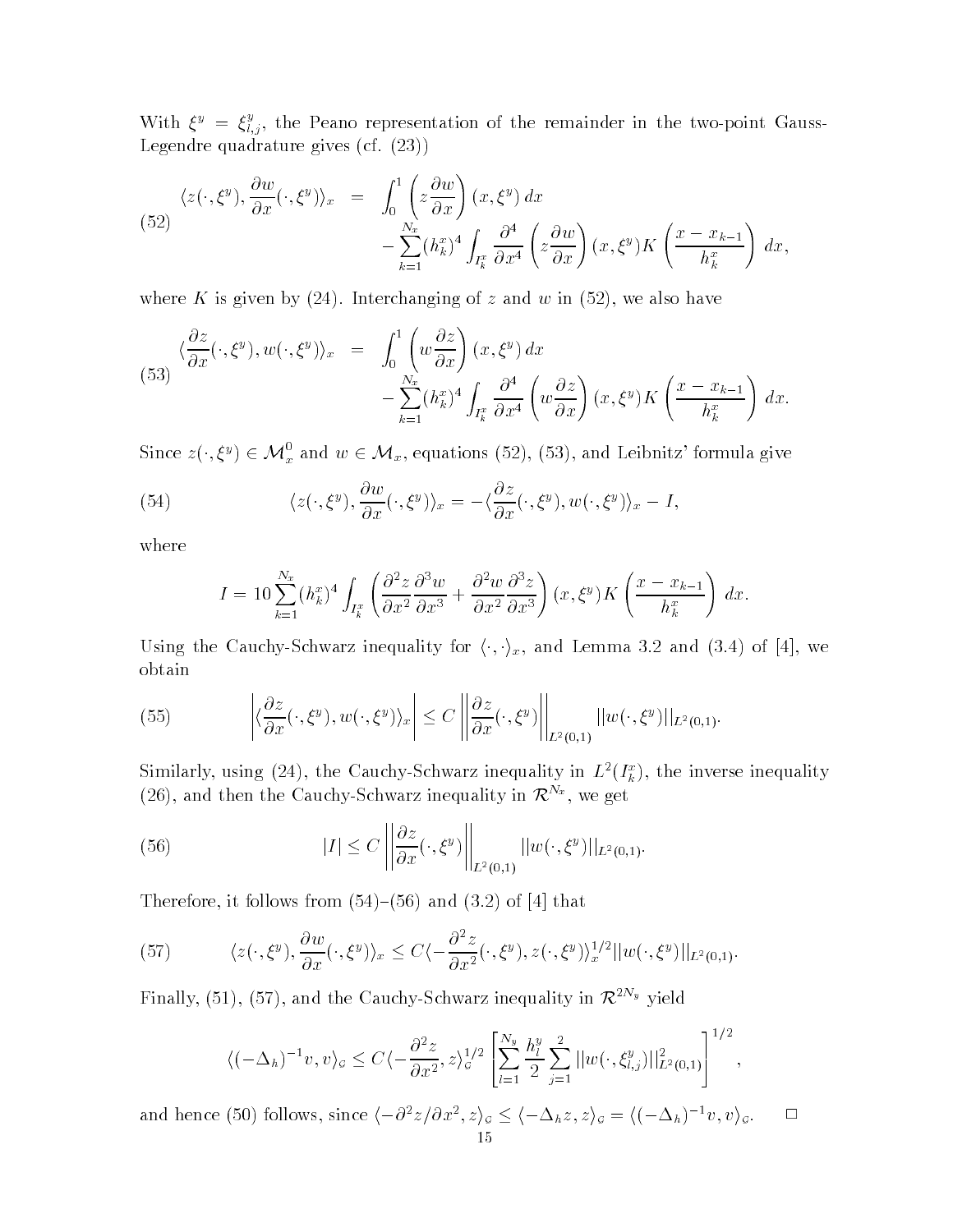**LEMMA 5.6.** Let  $v \in \mathcal{M}_x^0$  be such that  $v(\xi_{k,i}^x) = 0, 2 \leq k \leq N_x$ ,  $i = 0, 1$ , and let  $w \in \mathcal{M}_x$  be given by

$$
w = \alpha \psi_0^x + \beta \sum_{k=1}^{N_x} \phi_k^x,
$$

where the functions  $\psi_0^-, \varphi_k^+$  are defined in (50), and

$$
\alpha = \sqrt{3} [v(\xi_{1,1}^x) - v(\xi_{1,2}^x)], \quad \beta = \frac{h_1^x}{2} [v(\xi_{1,1}^x) + v(\xi_{1,2}^x)].
$$

Then  $w'(\xi^x) = v(\xi^x)$ ,  $\xi^x \in \mathcal{G}_x$ , and

$$
||w||_{L^2(0,1)} \le Ch \max_{i=1,2} |v(\xi_{1,i}^x)|.
$$

Proof- The rst part of the lemma follows by a simple verication since

$$
[\psi_0^x]'(\xi_{1,i}^x) = \frac{1}{2\sqrt{3}} \begin{cases} 1, i = 1, \\ -1, i = 2, \end{cases} [\phi_k^x]'(\xi_{j,i}^x) = \frac{1}{h_k^x} \begin{cases} 1, k = j, i = 1, 2, \\ -1, k = j - 1, i = 1, 2, \\ 0, \text{otherwise.} \end{cases}
$$

To prove the second part of the lemma observe that

$$
||w||_{L^{2}(0,1)}^{2} = \alpha^{2} \int_{0}^{1} [\psi_{0}^{x}]^{2} dx + 2\alpha\beta \int_{0}^{1} \psi_{0}^{x} \phi_{1}^{x} dx + \beta^{2} \sum_{k=1}^{N_{x}} \sum_{\substack{l=k-1 \\ l \neq 0, N_{x}+1}}^{k+1} \int_{0}^{1} \phi_{k}^{x} \phi_{l}^{x} dx.
$$

Therefore the desired inequality is obtained using  $\mathcal{L}(\mathbf{A})$  and  $\mathcal{L}(\mathbf{A})$ 

We are now in a position to prove the following result.

 $\blacksquare$  Lemma  $\blacksquare$  . Here the functions at  $\omega_1$  at and  $\omega$  satisfy the assumptions of Lemma size Then, for h sufficiently small, there exists a unique  $\eta^b \in \mathcal{M}^0$  satisfying (46). Moreover,  $it\ u\in C^{\infty}(\Omega)$  is a solution of the boundary value problem (1), then

(58) 
$$
||\eta^b||_{H^1(\Omega)} \leq C h^3 ||u||_{C^4(\overline{\Omega})}.
$$

*Proof*. Corollary 4.1 implies the existence and uniqueness of  $\eta$  for h sufficiently small. Let  ${\cal G}_i^o,$   $1\leq i\leq 4,$  be subsets of  ${\cal G}^o$  such that

$$
\mathcal{G}_1^b = \{ (\xi^x, \xi^y) \in \mathcal{G}^b : \xi^x \in I_1^x \}, \quad \mathcal{G}_2^b = \{ (\xi^x, \xi^y) \in \mathcal{G}^b : \xi^x \in I_{N_x}^x \},
$$
  

$$
\mathcal{G}_3^b = \{ (\xi^x, \xi^y) \in \mathcal{G}^b : x_1 \le \xi^x \le x_{N_x - 1}, \xi^y \in I_1^y \},
$$
  

$$
\mathcal{G}_4^b = \{ (\xi^x, \xi^y) \in \mathcal{G}^b : x_1 \le \xi^x \le x_{N_x - 1}, \xi^y \in I_{N_y}^y \},
$$

and let  $v_i \in \mathcal{M}^0$  be defined by

$$
v_i(\xi) = \begin{cases} L(u - u_{\sigma \mathcal{H}})(\xi), & \xi \in \mathcal{G}_i^b, \\ 0, & \xi \in \mathcal{G} \setminus \mathcal{G}_i^b. \end{cases}
$$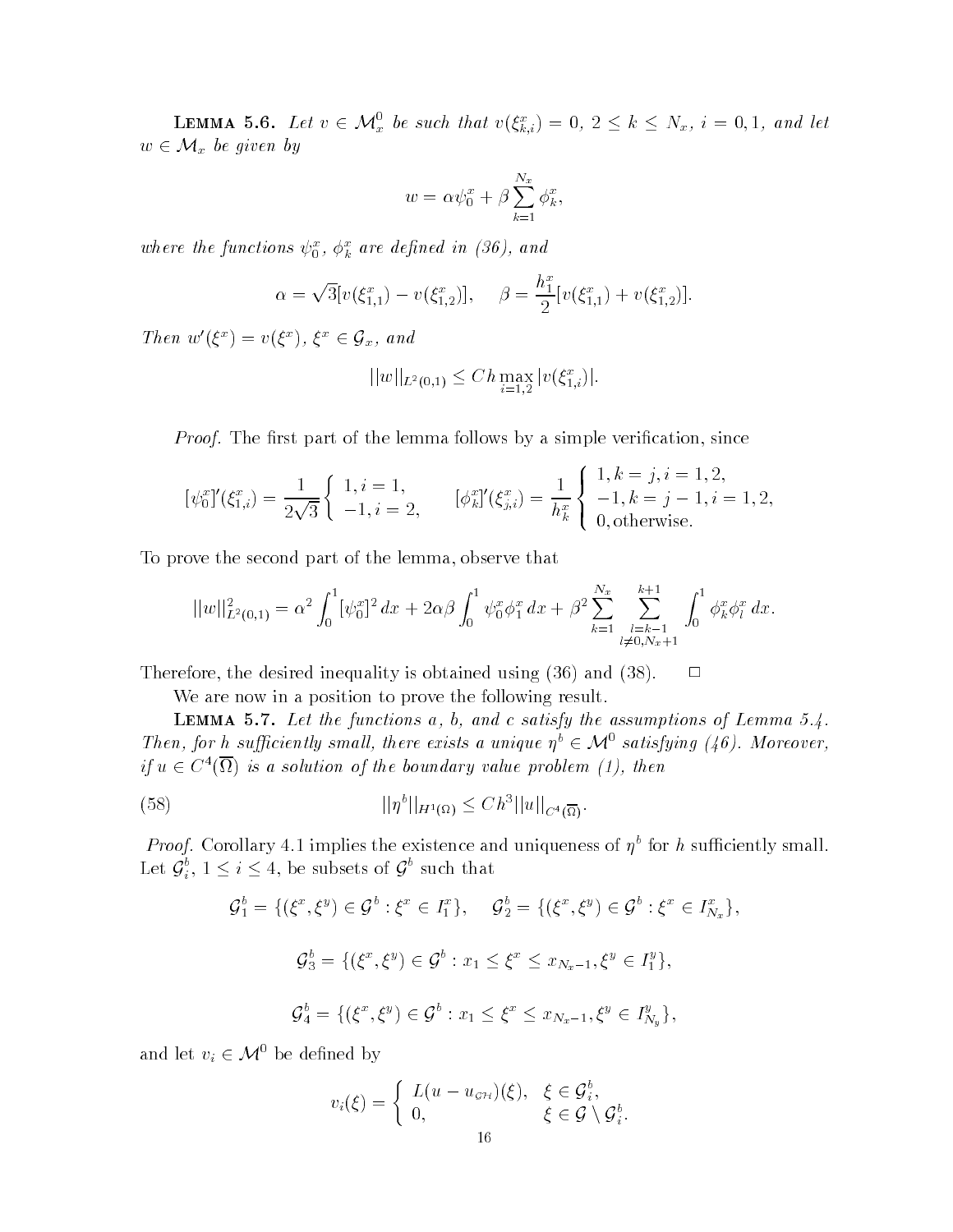It follows from - that

(59) 
$$
\max_{\xi \in \mathcal{G}_i^b} |v_i(\xi)| \leq C h^2 ||u||_{C^4(\overline{\Omega})}, \quad 1 \leq i \leq 4.
$$

Let  $\eta_i \in \mathcal{M}^0$  be a solution of  $L_h \eta_i = v_i$ ,  $1 \leq i \leq 4$ . Clearly  $\eta^b = \sum_{i=1}^4 \eta_i$ , and hence it is enough to show that

(60) 
$$
||\eta_i||_{H^1(\Omega)} \leq C h^3 ||u||_{C^4(\overline{\Omega})}, \quad 1 \leq i \leq 4.
$$

Here we verify - for i only since all other cases can be treated similarly Using the Cauchy-Schwarz inequality for  $\langle \cdot, \cdot \rangle_{\mathcal{G}}$ , we get

$$
\langle L_h \eta_1, \eta_1 \rangle_{\mathcal{G}} = \langle (-\Delta_h)^{-1/2} v_1, (-\Delta_h)^{1/2} \eta_1 \rangle_{\mathcal{G}} \le \langle (-\Delta_h)^{-1} v_1, v_1 \rangle_{\mathcal{G}}^{1/2} \langle -\Delta_h \eta_1, \eta_1 \rangle_{\mathcal{G}}^{1/2},
$$

and hence (cf. proof of Theorem  $4.3$ )

(61) 
$$
||\eta_1||_{H^1(\Omega)} \leq C \langle (-\Delta_h)^{-1} v_1, v_1 \rangle_{\mathcal{G}}^{1/2}.
$$

Let  $\psi_0^x$ ,  $\phi_k^x$ ,  $1 \leq k \leq N_x$  be defined by (36), (38), and let  $\theta_{l,j}^y$ ,  $1 \leq l \leq N_y$ ,  $j = 1,2$ , be basis functions for  $\mathcal{M}_{\nu}^{0}$  (cf. Corollary 5.3 of [7]) such that

(62) 
$$
\theta_{l,j}^y(\xi_{k,i}^y) = \delta_{l,k}\delta_{j,i}, \quad 1 \leq k \leq N_y, \quad i = 1, 2.
$$

If  $w \in \mathcal{M}$  is defined by

$$
w(x,y) = \sum_{l=1}^{N_y} \sum_{j=1}^{2} \left( \alpha_{l,j} \psi_0^x(x) + \beta_{l,j} \sum_{k=1}^{N_x} \phi_k^x(x) \right) \theta_{l,j}^y(y).
$$

where

$$
\alpha_{l,j} = \sqrt{3} [v_1(\xi_{1,1}^x, \xi_{l,j}^y) - v_1(\xi_{1,2}^x, \xi_{l,j}^y)], \quad \beta_{l,j} = \frac{h_1^x}{2} [v_1(\xi_{1,1}^x, \xi_{l,j}^y) + v_1(\xi_{1,2}^x, \xi_{l,j}^y)],
$$

then it follows from it follows from  $\mathbf{A}$  that follows from  $\mathbf{A}$  and  $\mathbf{A}$  and  $\mathbf{A}$  and  $\mathbf{A}$ 

(63) 
$$
v_1(\xi) = \frac{\partial w}{\partial x}(\xi), \quad \xi \in \mathcal{G}, \quad ||w(\cdot,\xi^y)||_{L^2(0,1)} \leq C h^3 ||u||_{C^4(\overline{\Omega})}, \quad \xi^y \in \mathcal{G}_y.
$$

 $\blacksquare$  . Therefore,  $\blacksquare$  is  $\blacksquare$  . Then is a continuous order that  $\blacksquare$  . The intervalse of  $\blacksquare$ 

The following result is a counterpart of Theorem 4.3.

**THEOREM** 5.2. Let the functions  $a, b, and c$  satisfy the assumptions of Lemma 5.4. Then, for h sufficiently small, there exists a unique collocation solution  $u_h^H \in \mathcal{M}$ satisfying (11)–(14). Moreover, if  $u \in H^{\circ(\Omega)} \cap C^{\alpha(\Omega)}$  is a solution of the boundary value problem then

$$
||u - u_h^{II}||_{H^1(\Omega)} \leq C h^3(||u||_{H^5(\Omega)} + ||u||_{C^4(\overline{\Omega})}).
$$

*Froof.* For h sufficiently small, the existence and uniqueness of  $u_h^1$  follow from Corollary  The desired error bound is easily obtained from the triangle inequality using -  $\Box$ - - - and the contract of the contract of the contract of the contract of the contract of the contract of the contract of the contract of the contract of the contract of the contract of the contract of the contract of the contract o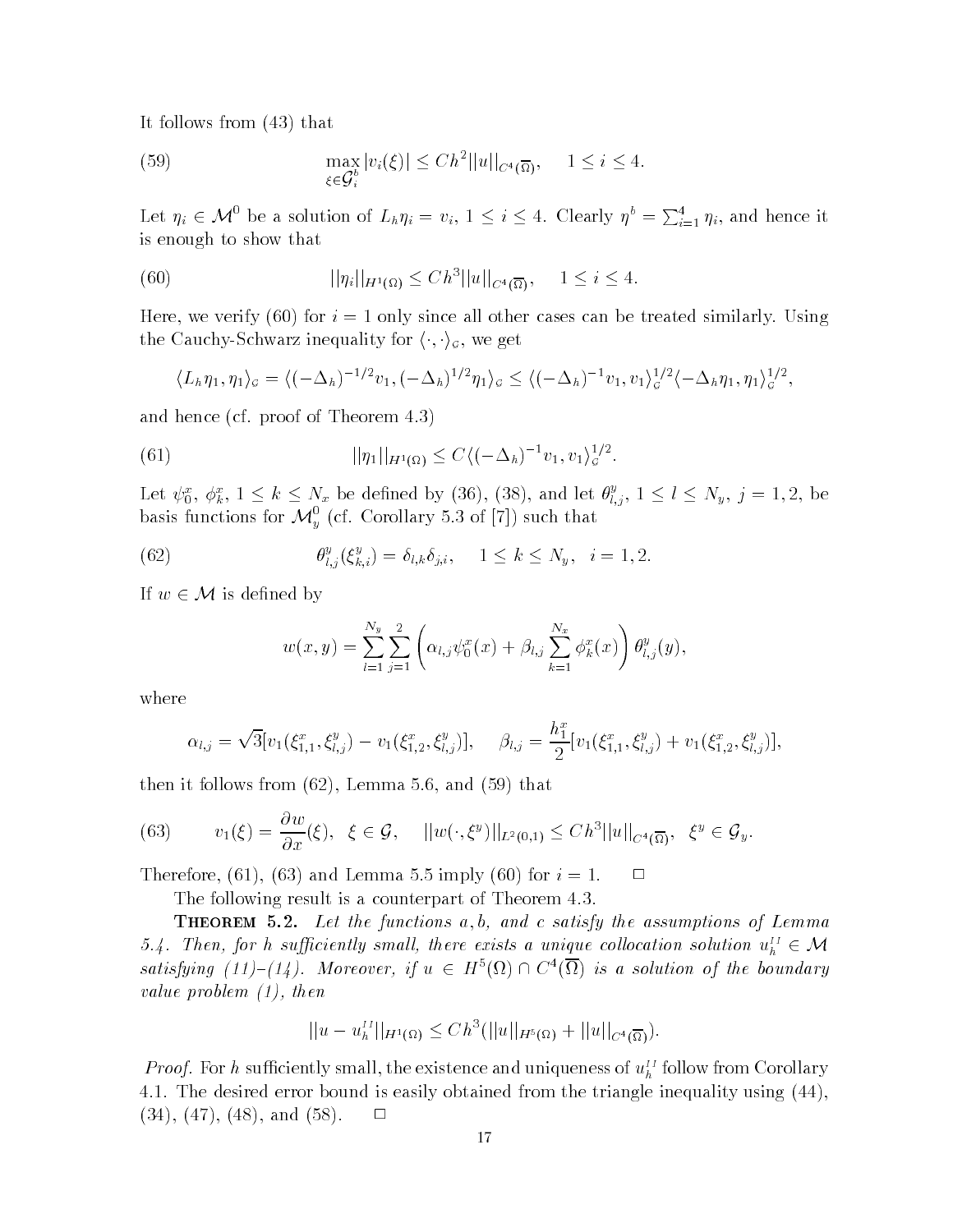- Hermite orthogonal spline collocation for separable boundary value problems- In this section we apply Hermite orthogonal spline collocation to a class of the collocation to a cla boundary value problems for which the existence and uniqueness of collocation solutions as well as derivations of the corresponding error bounds do not require any conditions on the size of  $h$ .

Consider the boundary value problem

(64) 
$$
\tilde{L}u = \tilde{f}(x, y), \quad (x, y) \in \Omega = (0, 1) \times (0, 1)
$$

$$
u = g(x, y), \quad (x, y) \in \partial\Omega,
$$

where

$$
\tilde{L}u = -a_1(x)a_2(y)\frac{\partial^2 u}{\partial x^2} - b_1(x)b_2(y)\frac{\partial^2 u}{\partial y^2} + \tilde{c}(x, y)u.
$$

Let  $u_h^I \in \mathcal{M}$  be the collocation solution of (64) such that

(65) 
$$
\tilde{L}u_h^I(\xi) = \tilde{f}(\xi), \quad \xi \in \mathcal{G},
$$

and such that (9) and (10) are satisfied. Similarly, the collocation solution  $u_h^H \in \mathcal{M}$  is required to satisfy

(66) 
$$
\tilde{L}u_h^{II}(\xi) = \tilde{f}(\xi), \quad \xi \in \mathcal{G},
$$

and the contract of the contract of the contract of the contract of the contract of the contract of the contract of the contract of the contract of the contract of the contract of the contract of the contract of the contra

**THEOREM 6.1.** Assume that  $a_i, b_i \in C[0, 1], i = 1, 2, c \in C(\Omega)$ , and that

$$
a_i(t), b_i(t) > 0, t \in [0,1], i = 1,2, \tilde{c}(x,y) \ge 0, (x,y) \in \Omega.
$$

Then, for arbitrary h, there exist unique collocation solutions  $u_h^I, u_h^{II} \in \mathcal{M}$  satisfying (65), (9), (10), and (66), (12)–(14), respectively. Moreover, if  $u \in H<sup>o</sup>(\Omega)$  is a solution of the boundary value problem  $(64)$ , then

$$
||u - uhI||_{H1(\Omega)} \leq C h3 ||u||_{H5(\Omega)}.
$$

 $Similarly, if u \in H^{\circ}(\Omega) \cap C^4(\Omega), then$ 

$$
||u - u_h^{II}||_{H^1(\Omega)} \leq C h^3(||u||_{H^5(\Omega)} + ||u||_{C^4(\overline{\Omega})}).
$$

Proof-by-book and f be denoted by denoted by denoted by denoted by denoted by denoted by denoted by denoted by

$$
Lu = -\frac{\partial}{\partial x}\left(\frac{a_2(y)}{b_2(y)}\frac{\partial u}{\partial x}\right) - \frac{\partial}{\partial y}\left(\frac{b_1(x)}{a_1(x)}\frac{\partial u}{\partial y}\right) + \frac{\tilde{c}(x,y)}{a_1(x)b_2(y)}, \quad f(x,y) = \frac{\tilde{f}}{a_1(x)b_2(y)}.
$$

e are equivalent to a control to a control of the requirement of the requirement of the requirement of the required error bounds follow easily from the results of Sections 4 and 5 on Hermite orthogonal spline collocation schemes -- and -- In particular the constant c in -